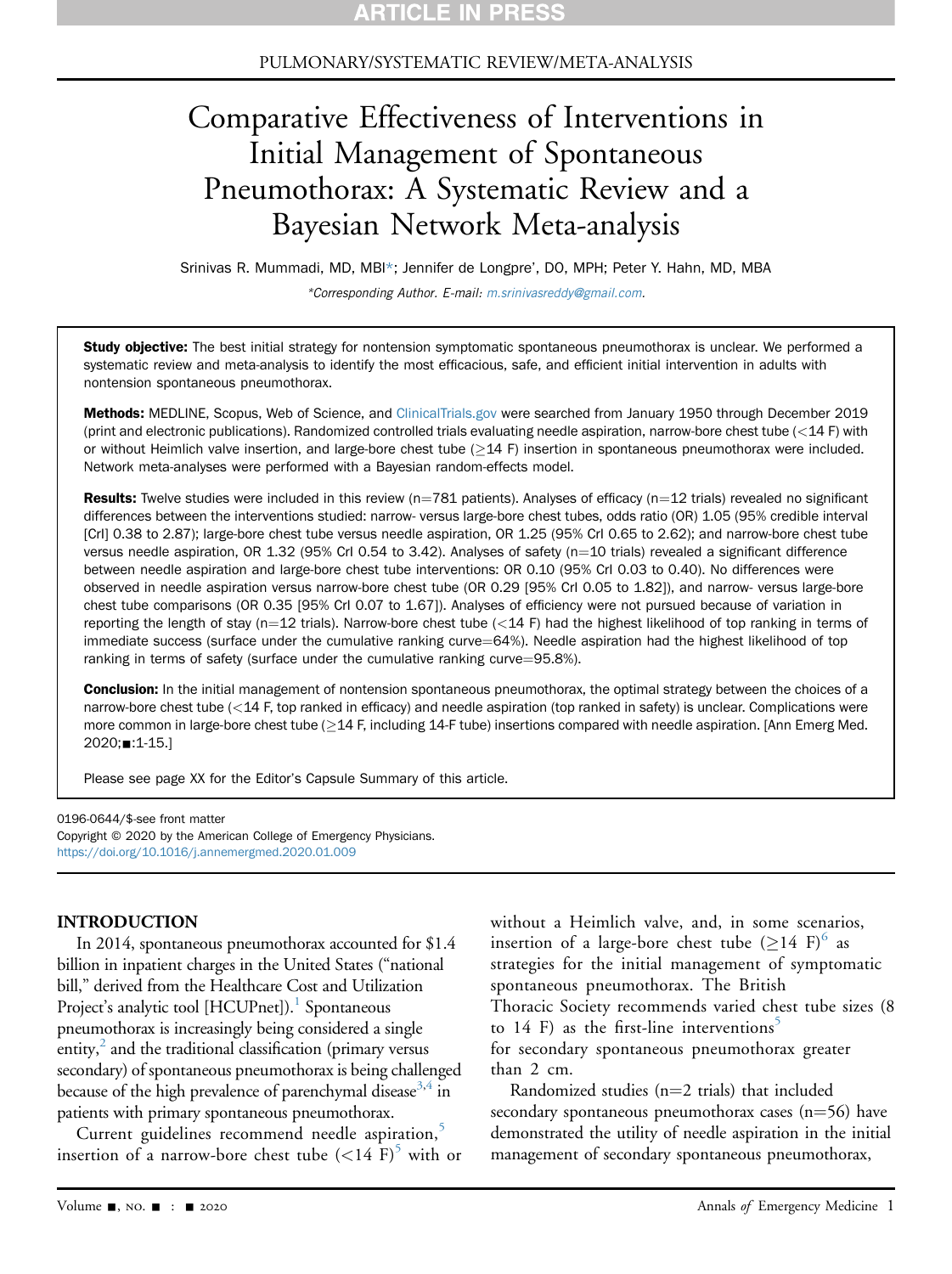#### Initial Management of Spontaneous Pneumothorax and the settlement of Spontaneous Pneumothorax Mummadi, de Longpre' & Hahn

### Editor's Capsule Summary

What is already known on this topic A number of alternative strategies are recommended for the initial treatment of spontaneous pneumothorax, but only pairwise comparisons of these have been performed.

#### What question this study addressed

What are the relative efficacy and safety of needle aspiration, narrow-bore chest tube  $(<14$  F), and large-bore chest tube  $(>14 \text{ F})$ ?

#### What this study adds to our knowledge

This network meta-analysis of 781 patients in 12 studies found no significant difference in efficacy among the 3 treatment modalities. Complications were greater with large-bore chest tube than needle aspiration.

### How this is relevant to clinical practice

These findings support the choice of needle aspiration as first-line treatment, but clinicians should continue to consider pneumothorax size, history, resource availability, and cost when making management decisions.

challenging existing beliefs.<sup>[7,](#page-13-6)[8](#page-13-7)</sup> A randomized study reported since the publication of the British Thoracic Society guidelines has demonstrated the promise of the narrowbore chest tube (12 F) with a Heimlich valve in promoting ambulatory management of primary spontaneous pneumothorax.<sup>9</sup> The best initial strategy for nontension symptomatic spontaneous pneumothorax therefore remains unclear.<sup>[5](#page-13-4)[,6](#page-13-5),[10,](#page-13-9)[11](#page-13-10)</sup> Additionally, widespread variation exists in initial approaches to nontension symptomatic spontaneous pneumothorax.<sup>12-14</sup>

A systematic review and a network meta-analysis were therefore undertaken to define the most efficacious, safe, and efficient initial intervention in nontension symptomatic spontaneous pneumothorax. Needle aspiration, narrow-bore chest tube  $(<14 \text{ F})$ , and large-bore chest tube  $(\geq)$  insertion were compared. In this study, we defined a large-bore chest tube as greater than or equal to 14 F (including 14-F pigtail catheters) in keeping with the British Thoracic Society definition of a narrow-bore chest tube  $(<14 \text{ F})$ .<sup>5</sup> We opted for a network meta-analysis, given that simultaneous comparison of 3 or more interventions is not possible in a traditional pairwise

meta-analysis. Network meta-analysis has the additional advantage of ranking treatments when the ideal choice is unclear. $15,16$  $15,16$ 

#### MATERIALS AND METHODS

A systematic review of studies published in print between January 1, 1950, and September 1, 2019, and electronically published between September 2, 2019, and December 31, 2019, was performed according to searches of MEDLINE, Scopus, Web of Science, and [ClinicalTrials.gov](http://ClinicalTrials.gov) databases. The search was last performed on September 1, 2019. Results were not restricted according to language. Approval from the institutional review board was unnecessary because this was a systematic review of published literature and did not involve human subjects.

#### Selection of Participants

Inclusion and exclusion criteria were framed before the implementation of the search strategy, and the study was registered with the International Prospective Register of Systematic Reviews  $(PROSPERO).<sup>17</sup>$  $(PROSPERO).<sup>17</sup>$  $(PROSPERO).<sup>17</sup>$  To evaluate the most effective, safe, and efficient initial intervention in symptomatic nontension spontaneous pneumothorax, we included randomized controlled studies based on the following PICO criteria: population included adults  $(≥18$  years) presenting with symptomatic nontension spontaneous pneumothorax; intervention/comparator included needle aspiration, narrow-bore chest tube  $(<14 \text{ F})$ ,<sup>[5](#page-13-4)</sup> and large-bore chest tubes, including 14-F pigtail catheters ( $\geq$ 14 F); and outcomes included immediate success, length of stay, and complications. Immediate success was used to define effectiveness, length of stay was used to define efficiency, and the risk of complications was used to define safety in our analyses.

Immediate success was defined as the following in each group using both radiologic and patient-centered nonradiologic outcomes:

- a) Resolution of symptoms and complete or nearcomplete immediate re-expansion (size of residual pneumothorax used to define expansion according to the individual study's authors), with sustained success at 6 to 24 hours postaspiration in the needle aspiration group
- b) Complete or near-complete re-expansion of the lung, absence of air leak, and chest tube removal in less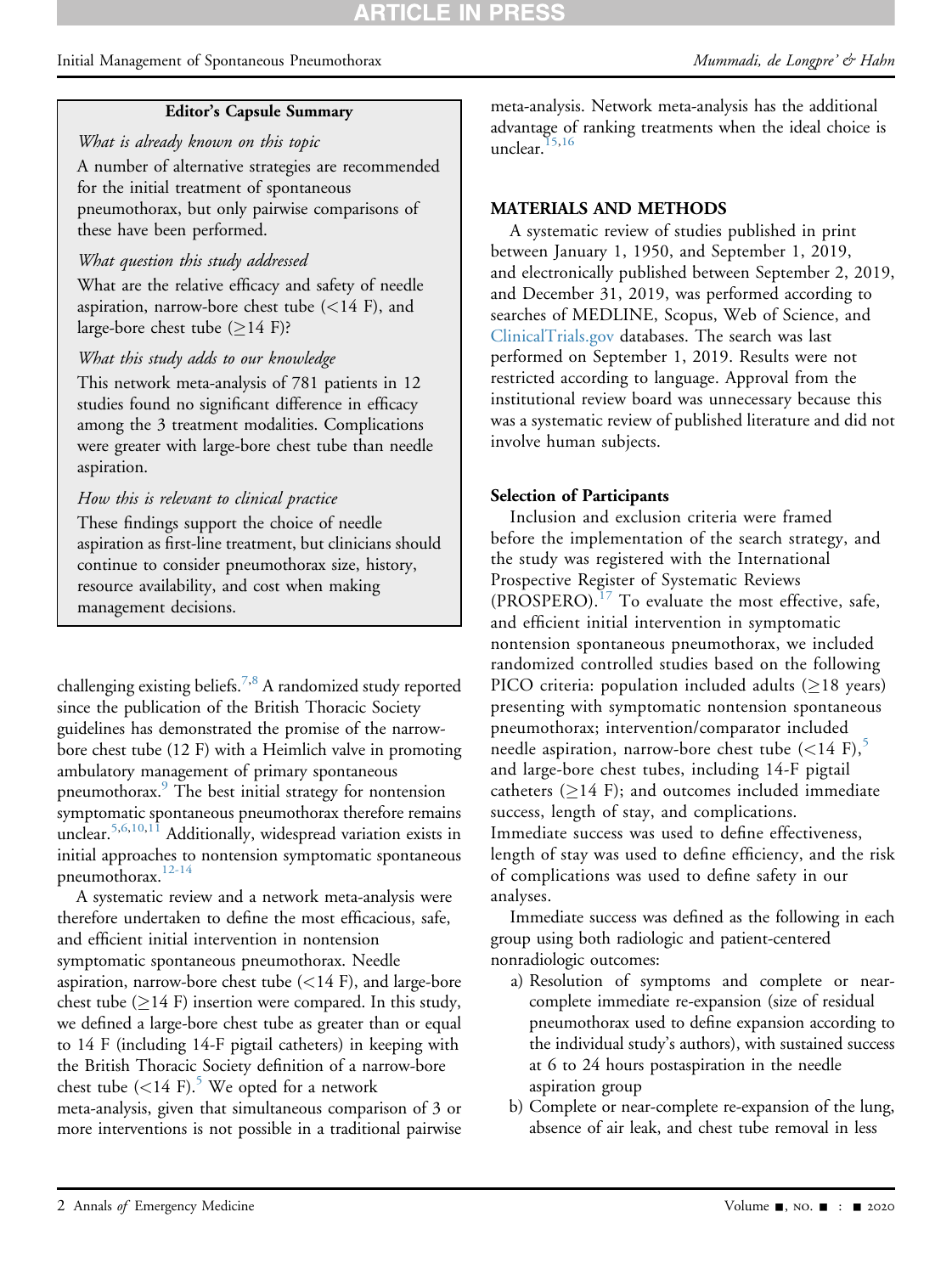### Mummadi, de Longpre' & Hahn Initial Management of Spontaneous Pneumothorax

than 7 days in narrow- and large-bore chest tube groups

c) The ability to discharge the patient from the emergency department (ED) after narrow-bore chest tube insertion or needle aspiration

Complications were defined as either of the following: infection (exit site, empyema, wound infection, or pneumonia), bleeding, subcutaneous emphysema, hemothorax, re-expansion pulmonary edema, death, tension pneumothorax, tube blockage, and need for reinsertion of a chest tube.

We excluded studies lacking the mention of a randomized design, lacking chest tube size, lacking an appropriate comparator, or having a contradictory description of the study technique.

#### Outcome Measures

The primary outcome measured in this systematic review was immediate success, and the secondary outcomes were the length of stay and risk of complications (see aforementioned definitions).

Two authors (S.R.M. and J.D.) used the Cochrane Collaboration's tool<sup>18</sup> to characterize the risk of bias as low, high, or unclear.

### Data Collection and Processing and Primary Data Analysis

An Internet-based platform (Covidence Systematic Review software; Veritas Health Innovation, Melbourne, Australia) was used for electronic importing and automatic exclusion of duplicate search results. Screening of abstracts and full-text screening phases were subsequently performed. Non-English publications were translated by an academic language translation service.<sup>[19](#page-13-16)</sup> The primary authors were contacted if clarifications were needed in regard to the published data.

Traditional meta-analyses have a significant limitation of allowing only pairwise comparisons (eg, narrow-bore tube versus needle aspiration). In contrast, network metaanalysis allows simultaneous comparison of multiple regularly used treatments (needle aspiration versus narrowbore chest tube versus large-bore chest tube) and is therefore considered a valuable tool in comparative effectiveness research.<sup>20[,21](#page-13-18)</sup>

We chose a Bayesian approach with a random-effects prior informative model for these analyses.<sup>[22](#page-13-19)</sup> Bayesian methods are widely used in health outcomes evaluations. $^{22}$ Traditional random-effects analyses have the limitation of

not considering the uncertainty in the estimate of the between-study variance.<sup>[23](#page-13-20)</sup> This uncertainty is particularly significant when a systematic review results in a small number of included studies.<sup>23</sup> Bayesian prior informative approaches account for this uncertainty by using prior distributions for the between-study variance derived from external evidence. Such informative prior distributions relevant to a variety of settings were constructed in accordance with the analyses of 14,886 published metaanalyses from the Cochrane Database of Systematic Reviews and are available for use. $^{23}$  $^{23}$  $^{23}$ 

For dichotomous outcomes (immediate success and complications), we used WinBUGS (version 1.4.3; Medical Research Council Biostatistics Unit, University of Cambridge, Cambridge, UK) in a Microsoft Excel–based graphic user interface (NetMetaXL, version 1.6.1; Canadian Agency for Drugs and Technologies in Health, Ottawa, Canada).<sup>[24](#page-13-21)</sup>

For continuous outcomes (length of stay), we planned analysis with JAGS (version 4.3.0; Lyon, France<sup>[25](#page-13-22)</sup> in rjags (version 3-10)<sup>[26](#page-13-23)</sup> and gemtc packages (version 0.8-2)<sup>27</sup> in an R-language-based graphic user interface (GeMTC). $27$ 

WinBUGS and JAGS are Bayesian graphic modeling programs that use Markov chain Monte Carlo methods. These methods are simulation based and repeatedly generate random samples that characterize the distribution of parameters of interest, using informative prior distributions.<sup>28</sup>

Network geometry for each outcome was visualized. Subsequently, Markov chain Monte Carlo simulations were performed. Outcomes were measured as odds ratios (ORs) along with 95% credible intervals (CrIs) for categoric outcomes (immediate success and risk of complications) and mean difference for continuous outcomes (length of stay). Forest plots were generated for graphic comparison of effect sizes. Relative rankings of interventions for the outcomes were presented as their surface under the cumulative ranking curve (SUCRA) values. SUCRA values range from 0% to 100% and represent the likelihood of an intervention's being in the top rank for the respective outcomes.  $21,29$  $21,29$  $21,29$ For this study's outcomes, higher SUCRA scores (closer to 100%) represent higher associated immediate success rates, and lower length of stay and lower risk of complications. Such ranking analyses can potentially assist clinicians in offering patients choices among multiple treatment options.<sup>[21](#page-13-18)</sup> We present additional details in regard to search strategy, data extraction, Markov chain Monte Carlo simulation, assessment of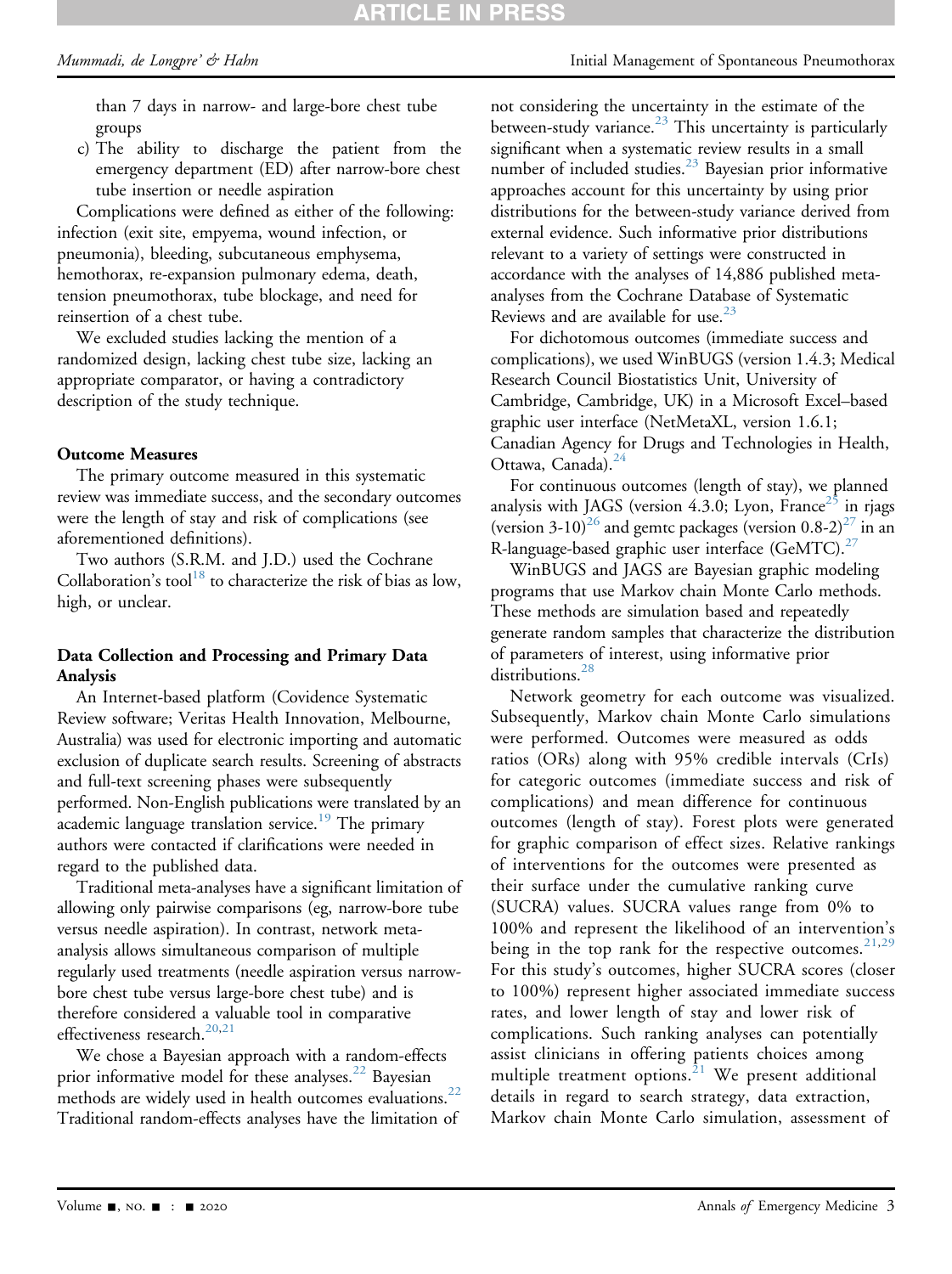## RTICLE IN PRES

#### <span id="page-3-0"></span>Initial Management of Spontaneous Pneumothorax and the settlement of Spontaneous Pneumothorax Mummadi, de Longpre' & Hahn



Figure 1. Flow of the study selection process. RCT, Randomized controlled trial.

inconsistency, and evaluation of confidence methodology in the supplementary material (available online at [http://www.annemergmed.com\)](http://www.annemergmed.com).

#### RESULTS

The initial search identified 1,880 possible studies. We included 12 studies $7-9,30-38$  $7-9,30-38$  in the network meta-analysis. [Figure 1](#page-3-0) describes the sequential process. A summary of excluded randomized studies is provided in Table E3 (available online at [http://www.annemergmed.com\)](http://www.annemergmed.com). Attempts at personal communication resulted in additional information for 3 studies.<sup>[7,](#page-13-6)[33,](#page-13-28)[39](#page-14-0)</sup> Two non-English publications<sup>34[,36](#page-13-30)</sup> were translated.

[Table 1](#page-4-0) describes the characteristics of the network. [Table 2](#page-5-0) summarizes the key characteristics of the included studies. Additional data (rates of success, response to failure, rates, and descriptions of complications in each arm of the included studies) are presented in [Table 3](#page-8-0). Exclusion criteria used in the included studies are described in

Table E2 (available online at [http://www.annemergmed.](http://www.annemergmed.com) [com\)](http://www.annemergmed.com). [Figure 2](#page-10-0)A and B display the network geometry of trials (ie, a single closed loop consisting of 3 nodes, representing the 3 interventions studied). Assessments of risk of bias of the included studies are listed in Table E1 (available online at <http://www.annemergmed.com>). Most studies varied in terms of risk of bias in the randomsequence generation and allocation concealment domains.

All 12 included studies reported the outcome of immediate success and were analyzed [\(Figure 2](#page-10-0)A, Figure E3, available online at [http://www.annemergmed.](http://www.annemergmed.com)  $com$ ). When compared with needle aspiration (n=4 trials, 190 patients), a narrow-bore chest tube had an OR of 1.32 (95% CrI 0.54 to 3.42). In comparison with needle aspiration ( $n=6$  trials, 512 patients), large-bore chest tube had an OR of 1.25 (95% CrI 0.65 to 2.62). Compared with a large-bore chest tube ( $n=2$  trials, 79 patients), a narrow-bore chest tube had an OR of 1.05 (95% CrI 0.38 to 2.87). None of these comparisons revealed a significant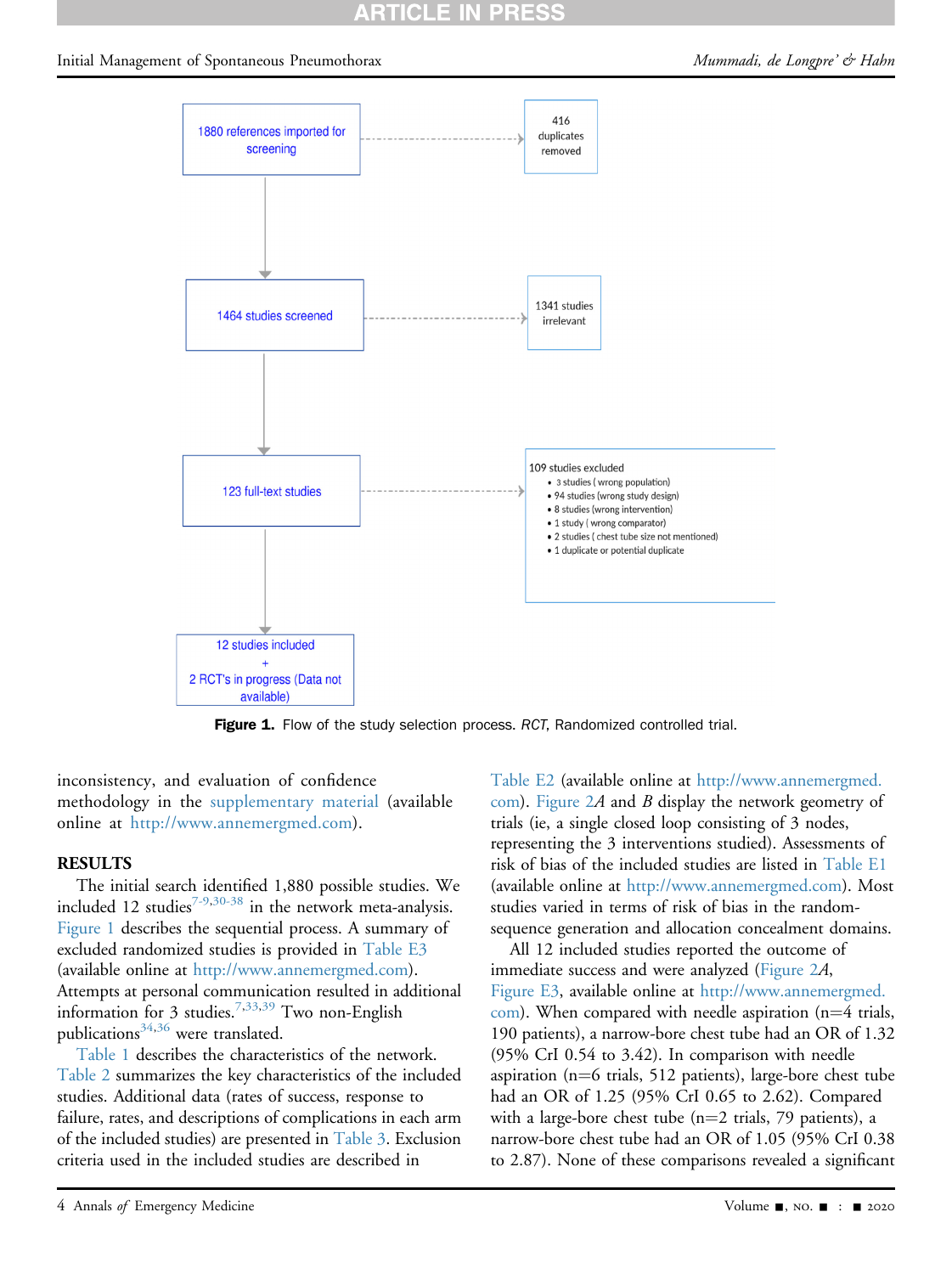Table 1. Characteristics of the network.

| <b>Attribute</b>                             | N $(\%)$ |
|----------------------------------------------|----------|
| Patients, n                                  | 781      |
| Men                                          | 661 (85) |
| Primary spontaneous pneumothorax             | 660 (85) |
| Smoking (current or history)*                | 369 (57) |
| Right-sided pneumothorax*                    | 403 (56) |
| Intervention                                 |          |
| Needle aspiration                            | 346 (44) |
| Narrow-bore chest tube with Heimlich/suction | 137 (18) |
| Large-bore chest tube                        | 298 (38) |
|                                              |          |

<span id="page-4-0"></span>Data are expressed as No. (%) unless otherwise specified.

<span id="page-4-1"></span> $^{\star}$ Missing data on smoking prevalence (Ma et al,  $^{34}$  $^{34}$  $^{34}$  Oh et al,  $^{36}$  $^{36}$  $^{36}$  and Roggla et al $^{38})$  and laterality of pneumothorax (Andrivet et al<sup>[8](#page-13-7)</sup>). These studies were excluded from the prevalence calculation of these characteristics.

difference in point estimates (ie, 95% CrI included the value of 1) [\(Figure 3](#page-10-1)A).

When treatments were ranked, a narrow-bore chest tube had the highest likelihood of being top ranked for immediate success (SUCRA $=64.0\%$ ), followed by a largebore chest tube (SUCRA=60.7%) and needle aspiration  $(SUCRA=25.2%)$  [\(Figure 4](#page-11-0), Figure E4, available online at <http://www.annemergmed.com>).

Visualization of the inconsistency plot (Figure E6, available online at <http://www.annemergmed.com>) did not reveal points in the bottom right of the plot, indicating the absence of potential inconsistency. Confidence in point estimates for large- versus narrowbore chest tube and needle aspiration versus narrow-bore tube comparisons was high and downgraded to moderate for large-bore chest tube versus needle aspiration comparisons (because of major concerns about withinstudy bias) (Table E4, available online at [http://www.](http://www.annemergmed.com) [annemergmed.com](http://www.annemergmed.com)). We rated overall confidence in our ranking as high.

Ten studies[7](#page-13-6)[,9,](#page-13-8)[30-33,](#page-13-27)[35-38](#page-13-31) reported complications and were analyzed accordingly ([Figure 2](#page-10-0)B, Figure E3, available online at [http://www.annemergmed.com\)](http://www.annemergmed.com). Compared with narrow-bore chest tube ( $n=3$  trials, 144 patients), needle aspiration had an OR of 0.29 (95% CrI 0.05 to 1.82). Compared with a large-bore chest tube  $(n=5 \text{ trials}, 450 \text{ miles})$ patients), needle aspiration had an OR of 0.10 (95% CrI 0.03 to 0.40). Compared with a large-bore chest tube  $(n=2)$ trials, 79 patients), a narrow-bore chest tube had an OR of 0.35 (95% CrI 0.07 to 1.67). Our analyses suggested the odds of complications were 90% less in the needle aspiration group compared with the large-bore chest tube group [\(Figure 3](#page-10-1)B). There were no significant differences in point estimates of needle aspiration versus narrow-bore

chest tube and narrow- versus large-bore chest tube comparisons ([Figure 3](#page-10-1)*B*).

When treatments were ranked, needle aspiration had the highest likelihood of being top ranked in terms of safety (SUCRA=95.8%), followed by narrow-bore chest tube  $(SUCRA=49.7%)$  and large-bore chest tube  $(SUCRA=4.4%)$  [\(Figure 4](#page-11-0), Figure E5, available online at [http://www.annemergmed.com\)](http://www.annemergmed.com).

Visualization of the inconsistency plot (Figure E7, available online at <http://www.annemergmed.com>) did not reveal points in the bottom right of the plot, indicating the absence of potential inconsistency. Confidence in point estimates for large- versus narrow-bore chest tube and needle aspiration versus narrow-bore chest tube comparisons was high (Table E5, available online at [http://](http://www.annemergmed.com) [www.annemergmed.com](http://www.annemergmed.com)). For the large-bore chest tube versus needle aspiration comparison, we downgraded confidence to low (concerns in regard to within-study bias and heterogeneity) (Table E5, available online at [http://](http://www.annemergmed.com) [www.annemergmed.com](http://www.annemergmed.com)). We rated our overall confidence in the ranking of safety as moderate.

The 12 included studies reported the measures of the central tendency of the outcome (length of stay). Because of the nonnormal distribution of this outcome, there was wide variation in reporting of the measures of the central tendency and dispersion. Studies variably reported the central tendency and its dispersion as median (interquartile range),<sup>7[,9,](#page-13-8)[32](#page-13-32)</sup> mean $\pm$ SD,<sup>8[,30,](#page-13-27)[35,](#page-13-31)[37](#page-13-33)[,38](#page-14-1)</sup> mean only,<sup>[34](#page-13-29)</sup> or mean±standard error,<sup>[31](#page-13-34)</sup> or in an unclear fashion.<sup>[33](#page-13-28)[,36](#page-13-30)</sup> Two studies required having hospitalization before or after successful minimally invasive interventions.  $8,32$  $8,32$  Because of these significant limitations, we did not pursue further analyses of length of stay.

## LIMITATIONS

One limitation of our analytic model is that it did not include watchful waiting because no randomized studies were reported that used this strategy (one study is currently in progress).[40](#page-14-2) Additionally, analyses of efficiency were not possible owing to wide variation in reporting of length of stay. Authors used various definitions of immediate success, leading to risk of heterogeneity in describing outcomes. For example, patient-centered outcomes, such as the ability to be discharged from the ED or hospital, were used as an additional definition of success by some authors. We do not consider this a significant limitation to the analyses because patient-centered nonradiologic outcomes are increasingly used to define success<sup>[41](#page-14-3),[42](#page-14-4)</sup> in pleural disease research. Additional limitations included a relatively small sample of patients who underwent narrow-bore chest tube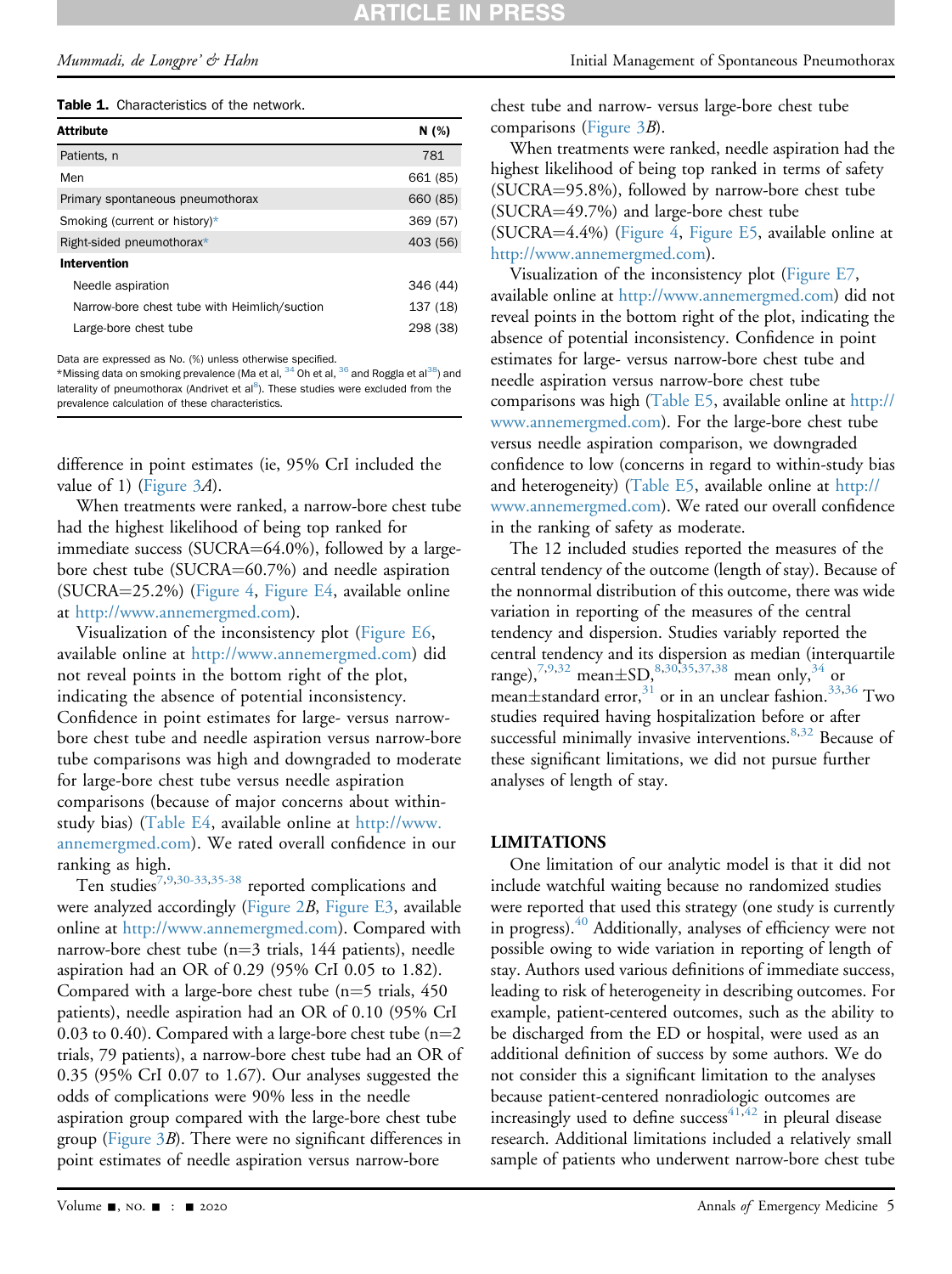#### **Table 2.** Characteristics of included studies.

<span id="page-5-0"></span>

| <b>Study, Year</b> | Population                                                                                                                                                                                                                                  | Intervention                                                                                                                                        | <b>Comparison</b>                                                                                                                    | <b>Primary</b><br><b>Outcome</b>                                                      | <b>Secondary Outcomes</b>                                                                                                                     | <b>Follow-up Duration</b>                                                                                                     |
|--------------------|---------------------------------------------------------------------------------------------------------------------------------------------------------------------------------------------------------------------------------------------|-----------------------------------------------------------------------------------------------------------------------------------------------------|--------------------------------------------------------------------------------------------------------------------------------------|---------------------------------------------------------------------------------------|-----------------------------------------------------------------------------------------------------------------------------------------------|-------------------------------------------------------------------------------------------------------------------------------|
| Kim, 2019          | $PSP > 25\%$ size presenting to a<br>Korean University hospital.<br>PSP patients accounted for<br>100% ( $n=40/40$ ) of the study<br>sample.                                                                                                | 16-G* needle aspiration ( $n=21$ )<br>followed by at least 12 h<br>inpatient observation. 2<br>attempts before failure<br>declared.                 | 12-F chest tube insertion<br>$(n=19)$ and connection to an<br>underwater seal. Admitted for<br>observation.                          | Immediate<br>success rate                                                             | 1-mo recurrence rate<br>1-y recurrence rate<br>Length of stay                                                                                 | Hospitalization followed<br>by 1-mo and $1-y$<br>follow-up                                                                    |
| Ramouz, 2018       | Symptomatic PSP $(>18$ y) who<br>presented to 2 Iranian<br>university hospitals. PSP<br>patients accounted for 100%<br>$(n=70/70)$ of the sample.                                                                                           | 16- $G^*$ aspiration (n=35)<br>followed by 6-h observation. 2<br>attempts before failure<br>declared.                                               | 16-F/20-F chest tube insertion<br>$(n=35)$ and inpatient<br>observation                                                              | Immediate<br>success rate                                                             | Pain intensity<br>Length of stay<br>1-y recurrence rate<br>Complications                                                                      | Hospitalization followed<br>by 1-y follow-up                                                                                  |
| Thelle, 2017       | Symptomatic (OR) > 20% size<br>SSP (OR) $>30\%$ size PSP<br>patients presenting to 3<br>Norwegian teaching hospitals.<br>PSP patients accounted for<br>62% ( $n=79/127$ ) of the study<br>sample.                                           | 16-G* needle aspiration ( $n=64$ )<br>and inpatient observation. 2<br>attempts before failure<br>declared.                                          | Large-bore chest tube insertion<br>$(n=63)^{t}$ and inpatient<br>observation (14-20 F were<br>the most common sizes)                 | Duration of<br>hospital stay                                                          | Rates of immediate<br>success, 1-wk<br>success, and<br>complications                                                                          | Hospitalization and<br>short-term outpatient<br>follow-up $(7-10$ days)<br>postdischarge                                      |
| Korczyński, 2015   | First/second episode of PSP or<br>SSP with symptoms and an<br>intrapleural distance of 2 cm<br>on chest radiograph<br>presenting to a Polish<br>teaching hospital. PSP<br>patients accounted for 69%<br>$(n=34/49)$ of the study<br>sample. | and if needed a Heimlich<br>valve was inserted. Inpatient<br>observation ensued.                                                                    | 8-F chest tube drainage $(n=22)$ 20- to 24-F chest tube drainage<br>$(n=27)$ and admitted to the<br>hospital for observation         | Rate of success.<br>duration of<br>chest tube<br>drainage, and<br>need for<br>surgery | Length of stay, procedure Hospitalization. No<br>safety, and rate of<br>success of second-line<br>treatment for initial<br>treatment failures | outpatient follow-up<br>mentioned.                                                                                            |
| Parlak, 2012       | First episode of PSP/TP<br>evaluated in the ED (OR)<br>Asymptomatic >20% size in<br>patients aged 18-85 y<br>presenting to a Dutch<br>hospital. PSP patients<br>accounted for 61% (n=34/<br>56) of the study sample.                        | 3.9-F (1.3-mm) needle<br>aspiration ( $n=25$ ) and<br>inpatient observation for 24<br>h. No further attempts if initial<br>aspiration unsuccessful. | $8-F^{\dagger}$ chest tube insertion (n=31) Duration of<br>with connection to a drainage<br>system. Inpatient observation<br>ensued. | hospital stay                                                                         | Rates of immediate<br>success                                                                                                                 | Hospitalization followed<br>by short-term<br>outpatient follow-up<br>(7 days). Long-term<br>follow-up 1 y after<br>discharge. |

Initial Management of Spontaneous Pneumothorax

Initial Management of Spontaneous Pneumothorax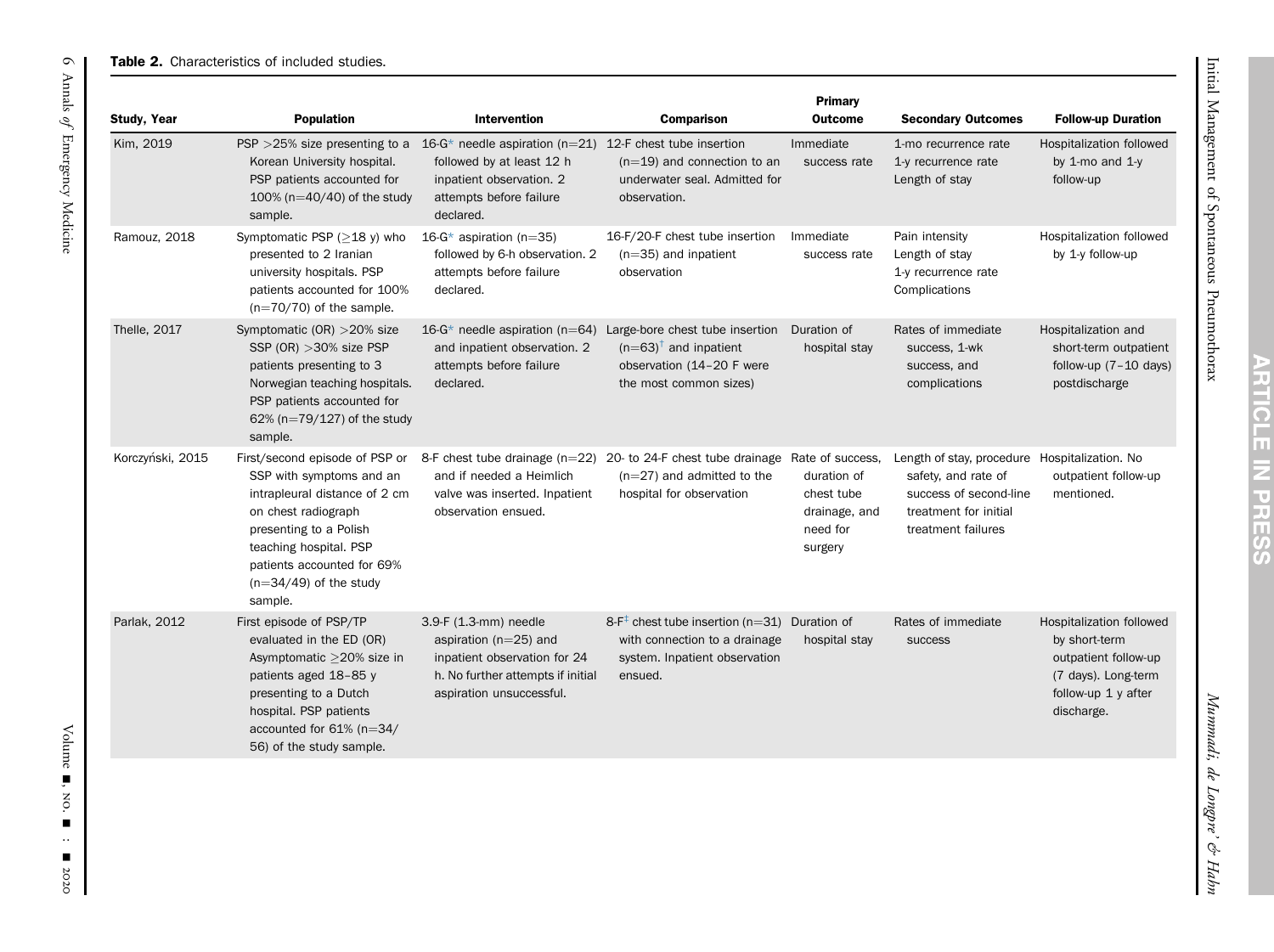| Ho, 2011     | PSP patients (size $>3$ cm from<br>the apex) presenting to an<br>acute tertiary care hospital in<br>Singapore serving as a<br>national referral center. PSP<br>patients accounted for 100%<br>$(n=48/48)$ of the study<br>sample.        | 16-G needle aspiration ( $n=23$ )<br>and if successful at 6-h time<br>frame, patient was<br>discharged for outpatient<br>follow-up. 1-2 attempts<br>before failure declared.          | 12-F chest tube with Heimlich<br>valve drainage $(n=25)$ and if<br>successful at 6-h time frame,<br>patient was discharged for<br>outpatient follow-up.                                                                           | Rates of failure<br>and inpatient<br>admission      | Rates of complications<br>and full recovery,<br>length of stay, and<br>satisfaction scores               | Hospitalization and 3<br>days' follow-up after<br>discharge from the ED                                   |
|--------------|------------------------------------------------------------------------------------------------------------------------------------------------------------------------------------------------------------------------------------------|---------------------------------------------------------------------------------------------------------------------------------------------------------------------------------------|-----------------------------------------------------------------------------------------------------------------------------------------------------------------------------------------------------------------------------------|-----------------------------------------------------|----------------------------------------------------------------------------------------------------------|-----------------------------------------------------------------------------------------------------------|
| Ma, 2007     | First-episode PSP or SSP<br>patients presenting to a<br>Chinese teaching hospital.<br>PSP patients accounted for<br>80% of the study sample<br>$(n=37/46)$ .                                                                             | Needle aspiration ( $n=23$ ) and<br>admitted to the hospital. 5<br>attempts permitted until<br>failure declared.                                                                      | 6.3-F chest tube inserted<br>$(n=23)$ and initial aspiration<br>followed by aspiration every<br>12 h until no more air could<br>be aspirated. Continuous<br>drainage during aspiration<br>intervals. Admitted to the<br>hospital. |                                                     | Rates of success Length of stay and costs Hospitalization and then                                       | at 1 wk                                                                                                   |
| Ayed, 2006   | Symptomatic (OR) > 20% size<br>PSP patients with their first<br>presentation to a tertiary care<br>chest hospital in Kuwait. PSP<br>patients accounted for 100%<br>$(n=137/137)$ of the study<br>sample.                                 | until the cessation of air leak<br>and, if successful, patient was<br>discharged. 2-needle<br>aspirations before failure<br>declared.                                                 | 16-G* needle aspiration ( $n=65$ ) 20-F chest tube inserted ( $n=72$ ) Rate of<br>for 24 h and further<br>evaluation in the hospital                                                                                              | immediate<br>success                                | Rates of 1-wk success,<br>hospitalization,<br>complications, inability<br>to work, and length of<br>stay | 1 wk and 3, 6, 12, and<br>24 mo postdischarge.<br>Earlier if indicated.                                   |
| Oh, 2003     | First-episode PSP patients with<br>25%-80% pneumothorax size<br>and unstable vital signs who<br>sought care in the ED of a<br>South Korean teaching<br>hospital. PSP patients<br>accounted for 100% of the<br>study sample $(n=57/57)$ . | and admitted to the hospital.<br>2 attempts before failure<br>declared.                                                                                                               | 18-G <sup>§</sup> needle aspiration (n=30) 28-F chest tube inserted (n=27) Rate of success<br>and admitted to the hospital                                                                                                        |                                                     | Length of stay, rates of 3-<br>mo recurrence, urgent<br>readmission, and<br>complications                | Hospitalization and then<br>at 1 wk and 1 and 3<br>mo postdischarge.<br>Earlier when<br>symptoms emerged. |
| Noppen, 2002 | First-episode symptomatic (OR)<br>>20% size PSP patients<br>presenting to a tertiary care<br>teaching hospital and 4<br>regional hospitals in Belgium.<br>PSP patients accounted for<br>100% ( $n=60/60$ ) of the study<br>sample.       | 16-G* needle aspiration ( $n=27$ ) 16-F/20-F chest tube inserted<br>and, if successful, patient was<br>discharged for outpatient<br>follow-up. 2 attempts before<br>failure declared. | $(n=33)$ and further evaluation<br>in the hospital                                                                                                                                                                                | Rates of<br>immediate, 1-<br>wk, and 1-y<br>success | Rates of hospitalization,<br>length of stay, and<br>safety                                               | Hospitalization and at<br>48 h, 1 wk, and 2, 6,<br>and 12 mo<br>postdischarge. Earlier<br>when indicated. |

Mummadi, de Longpre

' & Hahn

**ARTICLE IN PRESS**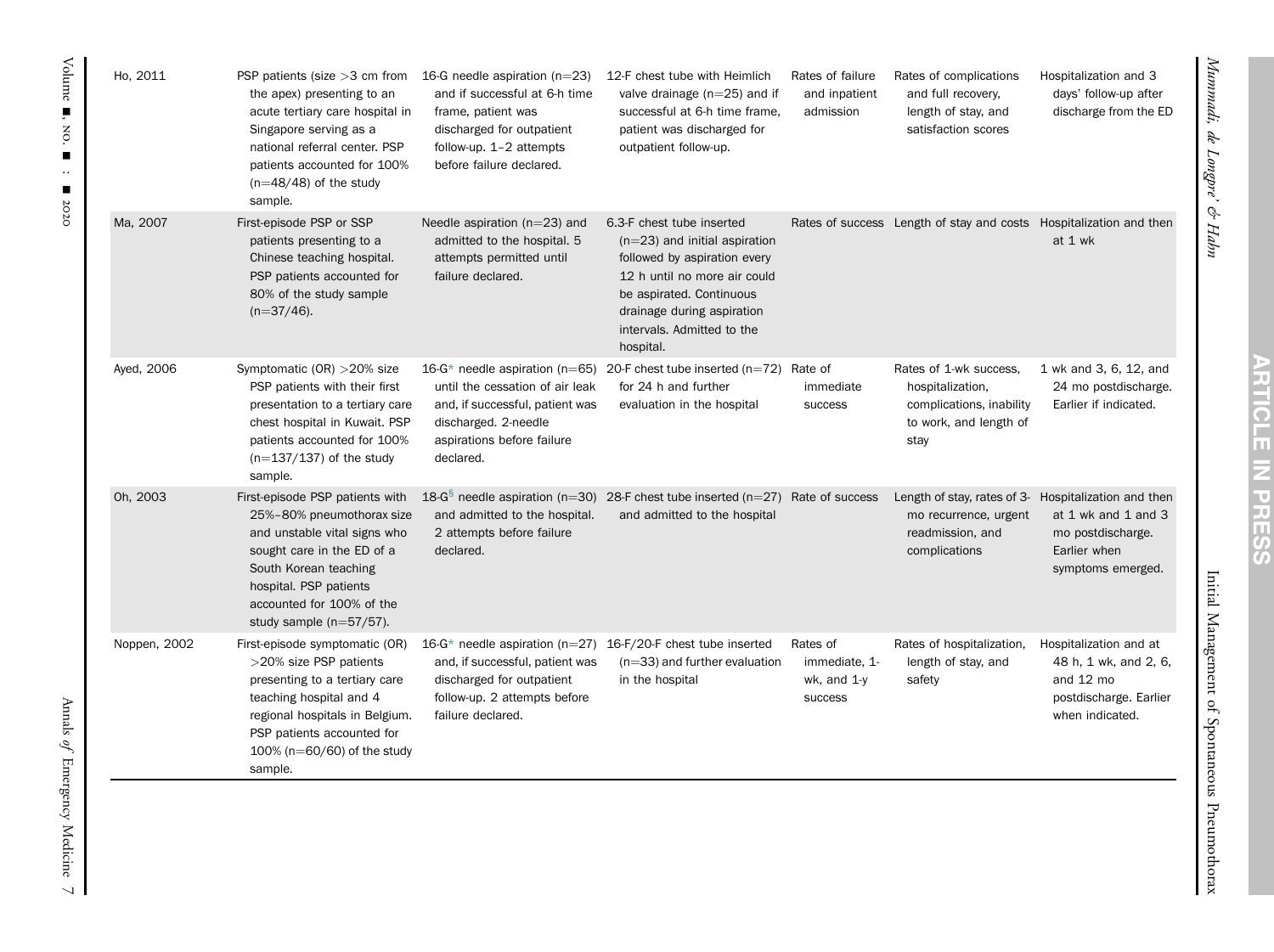#### Table 2. Continued.

| <b>Study, Year</b>                                                                                                                                | <b>Population</b>                                                                                                                                                                                                                                                                                                                                                                                                                                                                                                                                                                                                                                                                                                                                                                                                                                                                                                                                                                                                                                                                                                                                                                                                                                                                                                                                                                                                                                                                                                                                                                                                                                                                                                                                                                                                                                                                                                                                                                                                                                                                                                                                                                                                                                                                                                                                                                                                                                                                                                                                                                                                                                                                                                                                                                                                                                                                                                                                                                                                                                                                                                                                                                                                                                                                                                                                                                                                                                                                                                                                                                                                                                                                                  | Intervention                                                                                                                                                                                                        | <b>Comparison</b>                                                                                                                                           | <b>Primary</b><br><b>Outcome</b>                                                                     | <b>Secondary Outcomes</b>                                                                                              | <b>Follow-up Duration</b>                        |
|---------------------------------------------------------------------------------------------------------------------------------------------------|----------------------------------------------------------------------------------------------------------------------------------------------------------------------------------------------------------------------------------------------------------------------------------------------------------------------------------------------------------------------------------------------------------------------------------------------------------------------------------------------------------------------------------------------------------------------------------------------------------------------------------------------------------------------------------------------------------------------------------------------------------------------------------------------------------------------------------------------------------------------------------------------------------------------------------------------------------------------------------------------------------------------------------------------------------------------------------------------------------------------------------------------------------------------------------------------------------------------------------------------------------------------------------------------------------------------------------------------------------------------------------------------------------------------------------------------------------------------------------------------------------------------------------------------------------------------------------------------------------------------------------------------------------------------------------------------------------------------------------------------------------------------------------------------------------------------------------------------------------------------------------------------------------------------------------------------------------------------------------------------------------------------------------------------------------------------------------------------------------------------------------------------------------------------------------------------------------------------------------------------------------------------------------------------------------------------------------------------------------------------------------------------------------------------------------------------------------------------------------------------------------------------------------------------------------------------------------------------------------------------------------------------------------------------------------------------------------------------------------------------------------------------------------------------------------------------------------------------------------------------------------------------------------------------------------------------------------------------------------------------------------------------------------------------------------------------------------------------------------------------------------------------------------------------------------------------------------------------------------------------------------------------------------------------------------------------------------------------------------------------------------------------------------------------------------------------------------------------------------------------------------------------------------------------------------------------------------------------------------------------------------------------------------------------------------------------------|---------------------------------------------------------------------------------------------------------------------------------------------------------------------------------------------------------------------|-------------------------------------------------------------------------------------------------------------------------------------------------------------|------------------------------------------------------------------------------------------------------|------------------------------------------------------------------------------------------------------------------------|--------------------------------------------------|
| Roggla, 1996                                                                                                                                      | Symptomatic patients<br>presenting to the ED of a<br>university hospital in Vienna,<br>Austria. PSP patients<br>accounted for $36\%$ (n=11/<br>30) of the study sample.                                                                                                                                                                                                                                                                                                                                                                                                                                                                                                                                                                                                                                                                                                                                                                                                                                                                                                                                                                                                                                                                                                                                                                                                                                                                                                                                                                                                                                                                                                                                                                                                                                                                                                                                                                                                                                                                                                                                                                                                                                                                                                                                                                                                                                                                                                                                                                                                                                                                                                                                                                                                                                                                                                                                                                                                                                                                                                                                                                                                                                                                                                                                                                                                                                                                                                                                                                                                                                                                                                                            | 13-F chest tube insertion<br>$(n=17)$ followed by immediate<br>chest radiograph. Offered<br>outpatient management if<br>lung expanded.                                                                              | 14-F chest tube insertion<br>$(n=13)$ and connected to an<br>underwater seal. All patients<br>hospitalized.<br>Removed if lung stayed<br>expanded for 24 h. | Rates of success<br>at immediate<br>postinsertion<br>and 24- and<br>48-h<br>postinsertion<br>periods | Duration of drainage, No. Hospitalization<br>of outpatient<br>management events,<br>and duration of<br>hospitalization |                                                  |
| Andrivet, 1995                                                                                                                                    | Adults with the first episode or<br>first recurrence of<br>spontaneous pneumothorax<br>presenting to 4 teaching<br>hospitals in France. PSP<br>patients accounted for 87%<br>$(n=53/61)$ of the study<br>sample.                                                                                                                                                                                                                                                                                                                                                                                                                                                                                                                                                                                                                                                                                                                                                                                                                                                                                                                                                                                                                                                                                                                                                                                                                                                                                                                                                                                                                                                                                                                                                                                                                                                                                                                                                                                                                                                                                                                                                                                                                                                                                                                                                                                                                                                                                                                                                                                                                                                                                                                                                                                                                                                                                                                                                                                                                                                                                                                                                                                                                                                                                                                                                                                                                                                                                                                                                                                                                                                                                   | $16-G*/18-G§$ needle aspiration<br>$(n=33)$ immediately for<br>patients with symptoms and<br>signs of poor tolerance and<br>after 3 days in patients with<br>good tolerance. 2 attempts<br>before failure declared. | 20-F chest tube inserted $(n=28)$<br>and further evaluation in the<br>hospital                                                                              | and 3-mo<br>recurrence<br>rate                                                                       | Rates of success Length of stay, pain and<br>dyspnea scores                                                            | Hospitalization and in<br>the clinic and by mail |
| Definitions of success are as follows:<br>days in the chest tube group.<br>within 72 hours.<br>chest tube group.<br>*16 G Is equivalent to 5.5 F. | • Kim, 2019: Residual pneumothorax less than or equal to 25% on chest radiograph obtained immediately after needle aspiration and no signs of worsening on a follow-up on chest radiograph 12 hours later. Two attempts<br>allowed in accordance with study protocol. Complete expansion on chest radiograph, absence of air leak, and removal of chest tube within 5 days of chest tube insertion.<br>• Ramouz, 2018: Resolution of symptoms and pneumothorax (<20%) on a follow-up 6-h chest radiograph obtained after needle aspiration. Absent air leak with symptom resolution or residual pneumothorax less than 10%<br>within 24 hours of insertion of chest tube.<br>• Thelle, 2017: Resolution of symptoms and complete/near-complete re-expansion (<20% residual pneumothorax) of the lung immediately and at 6 hours postaspiration (maximum of 2 needle aspirations) in needle<br>aspiration group. Complete/near complete re-expansion of the lung (<10% residual pneumothorax), absence of air leak, and chest tube removal within 3 days in the chest tube group.<br>• Korczyński, 2015: Complete/near complete re-expansion of the lung and absent air leak within 5 days in the narrow-bore chest tube group. Complete/near complete re-expansion of the lung and absent air leak within 7<br>• Parlak, 2012: Complete expansion after the first attempt with discharge after 24 hours in the needle aspiration group. Complete expansion of the lung, absent air leak, chest tube removal, and ability to discharge the pat<br>• Ho, 2011: Complete/near complete re-expansion of the lung (up to 10% residual pneumothorax) demonstrated immediately and at 6 hours after needle aspiration. Complete/near complete re-expansion of the lung (up to<br>10% residual pneumothorax) or no worsening of the pneumothorax on a chest radiograph performed immediately and at 6 hours after 12-F chest tube and Heimlich valve insertion.<br>• Ma, 2007: Complete/near complete re-expansion of the lung (<30% residual pneumothorax) or inability to aspirate air through the chest tube 24 hours after the last aspiration through the chest tube. Complete/near<br>complete re-expansion of lung $\langle$ <30% residual pneumothorax) on the chest radiograph 24 hours after the last needle aspiration.<br>• Ayed, 2006: Complete/near complete re-expansion of the lung in the needle aspiration group. Complete re-expansion of the lung, an absence of air leak, and chest tube removal within 3 days in the chest tube group.<br>• Oh, 2003: Able to discharge patients without any further procedures (chest tube insertion in the needle aspiration group; thoracotomy in the chest tube drainage group). Additional criteria of success in the chest tube gr<br>required re-expansion of the lung within 72 hours and absent large volume air leak.<br>• Noppen, 2002: Complete/near complete persistent lung re-expansion immediately after needle aspiration. Complete re-expansion, an absence of air leakage, and removal of the chest tube within 3 days of insertion in the<br>• Roggla, 1996: Complete or near-complete re-expansion of the lung immediately and at 24 and 48 hours postinsertion. For the purpose of this study, a 48-hour time was selected.<br>• Andrivet, 1995: Complete or near-complete re-expansion of the lung (<20% residual pneumothorax) or absent recurrent pneumothorax within 24 hours of the last procedure in the needle aspiration group. Lack of persistent<br>air leak after 10 days or absent short-term recurrence requiring a second chest tube in the chest tube group was used to define success in the chest tube group. |                                                                                                                                                                                                                     |                                                                                                                                                             |                                                                                                      |                                                                                                                        |                                                  |

<span id="page-7-3"></span><span id="page-7-2"></span><span id="page-7-1"></span><span id="page-7-0"></span>Initial Management of Spontaneous Pneumothorax

Initial Management of Spontaneous Pneumothorax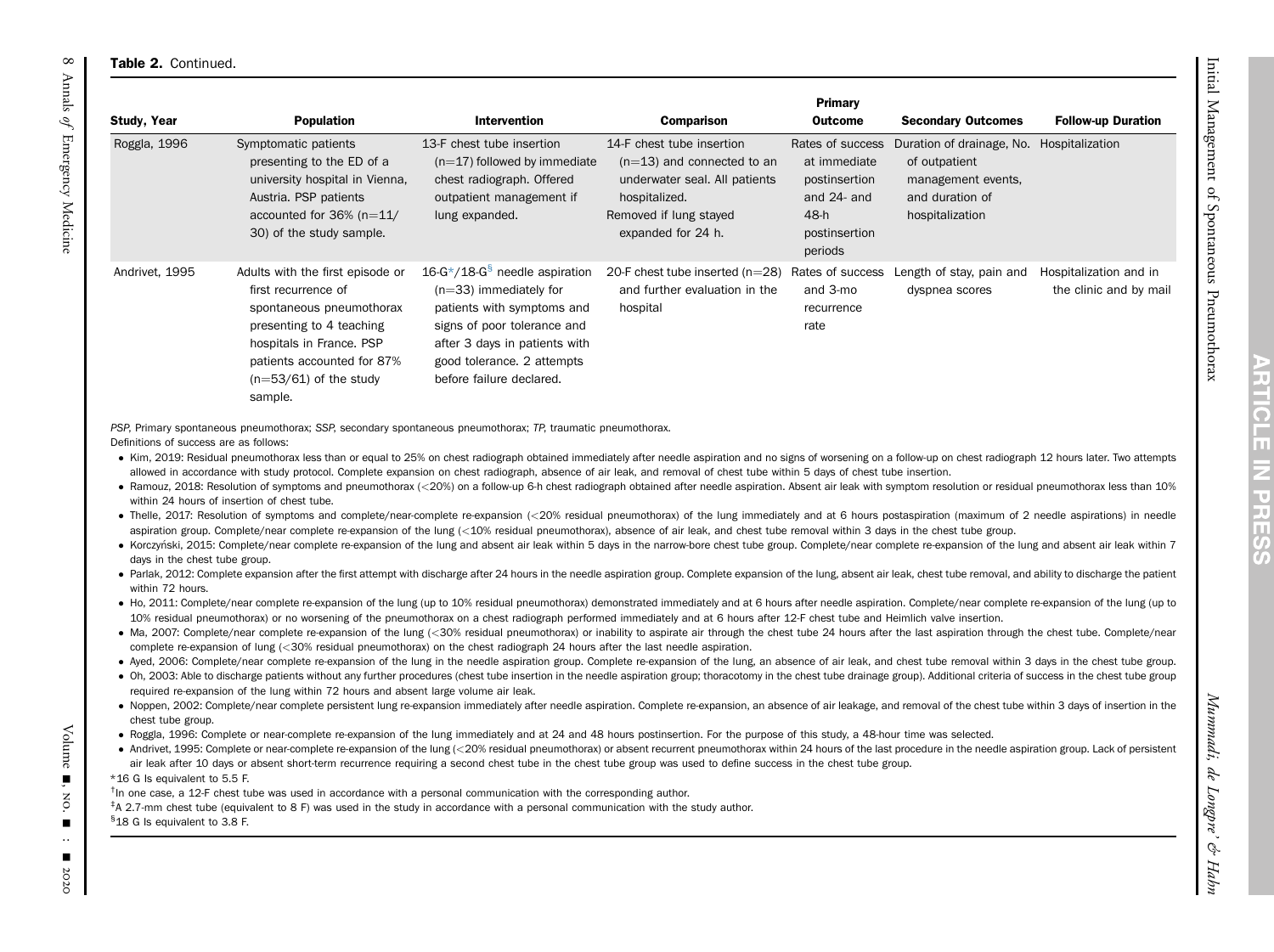#### **Table 3.** Additional extracted data from included studies.

<span id="page-8-0"></span>

| Study Name/Year  | <b>Treatment</b>          | <b>Rates of</b><br>Success (n/N) | <b>Response to Failure</b>                                                                                                               | <b>Complications</b><br>(n/N) | <b>Description of Complications</b><br>(n)                                                                                           |
|------------------|---------------------------|----------------------------------|------------------------------------------------------------------------------------------------------------------------------------------|-------------------------------|--------------------------------------------------------------------------------------------------------------------------------------|
| Kim, 2019        | Needle aspiration         | 17/21                            | Second attempt and, if failure, then large-<br>bore chest tube drainage                                                                  | 0/21                          |                                                                                                                                      |
| Kim, 2019        | Narrow-bore chest<br>tube | 12/19                            | PAL after 5 days resulted in surgery referral                                                                                            | 0/19                          |                                                                                                                                      |
| Ramouz, 2018     | Large-bore chest<br>tube  | 24/35                            | VATS chemical pleurodesis                                                                                                                | 6/35                          | Wound infection (1), bleeding<br>$(3)$ , SQ emphysema $(2)$                                                                          |
| Ramouz, 2018     | Needle aspiration         | 19/35                            | Second needle aspiration attempt, large-<br>bore chest tube drainage, VATS chemical<br>pleurodesis carried out in applicable<br>sequence | 1/35                          | Bleeding (1)                                                                                                                         |
| Thelle, 2017     | Large-bore chest<br>tube  | 20/63                            | Large-bore chest tube drainage for 7 days.<br>PAL after this period resulted in surgical<br>referral.                                    | 32/63                         | Wound infection (4), bleeding<br>$(2)$ , pneumonia $(1)$ ,<br>empyema $(1)$ , death $(1)$ ,<br>reinsertion (16), SQ<br>emphysema (7) |
| Thelle, 2017     | Needle aspiration         | 44/64                            | Second needle aspiration attempt followed<br>by large-bore chest tube drainage if<br>needed                                              | 0/64                          |                                                                                                                                      |
| Korczyński, 2015 | Large-bore chest<br>tube  | 22/27                            | PAL after 7 days resulted in surgical referral                                                                                           | 0/27                          |                                                                                                                                      |
| Korczyński, 2015 | Narrow-bore chest<br>tube | 14/22                            | Insertion of large-bore chest tube for days<br>6-7 and PAL >7 days resulted in surgery<br>referral                                       | 0/22                          |                                                                                                                                      |
| Parlak, 2012     | Narrow-bore chest<br>tube | 25/31                            | N/A                                                                                                                                      | 0/31                          |                                                                                                                                      |
| Parlak, 2012     | Needle aspiration         | 17/25                            | Narrow-bore chest tube drainage after<br>initial needle aspiration failure                                                               | 0/25                          |                                                                                                                                      |
| Ho, 2011         | Needle aspiration         | 11/23                            | Large-bore chest tube drainage                                                                                                           | 2/23                          | SQ emphysema (2)                                                                                                                     |
| Ho, 2011         | Narrow-bore chest<br>tube | 18/25                            | Large-bore chest tube drainage                                                                                                           | 1/25                          | Tension pneumothorax (1)                                                                                                             |
| Ma, 2007         | Needle aspiration         | 21/23                            | Referral to surgery                                                                                                                      | N/A                           |                                                                                                                                      |
| Ma, 2007         | Narrow-bore chest<br>tube | 23/23                            | Referral to surgery                                                                                                                      | N/A                           |                                                                                                                                      |
| Ayed, 2006       | Large-bore chest<br>tube  | 49/72                            | VATS if PAL $>7$ days                                                                                                                    | 5/72                          | Tube blockage (2), exit-site<br>infection (1), SQ emphysema<br>(2)                                                                   |
| Ayed, 2006       | Needle aspiration         | 40/65                            | Large-bore chest tube drainage after 2<br>unsuccessful needle aspiration attempts                                                        | 1/65                          | SQ emphysema (1)                                                                                                                     |

Mummadi, de Longpre

' & Hahn

Annals of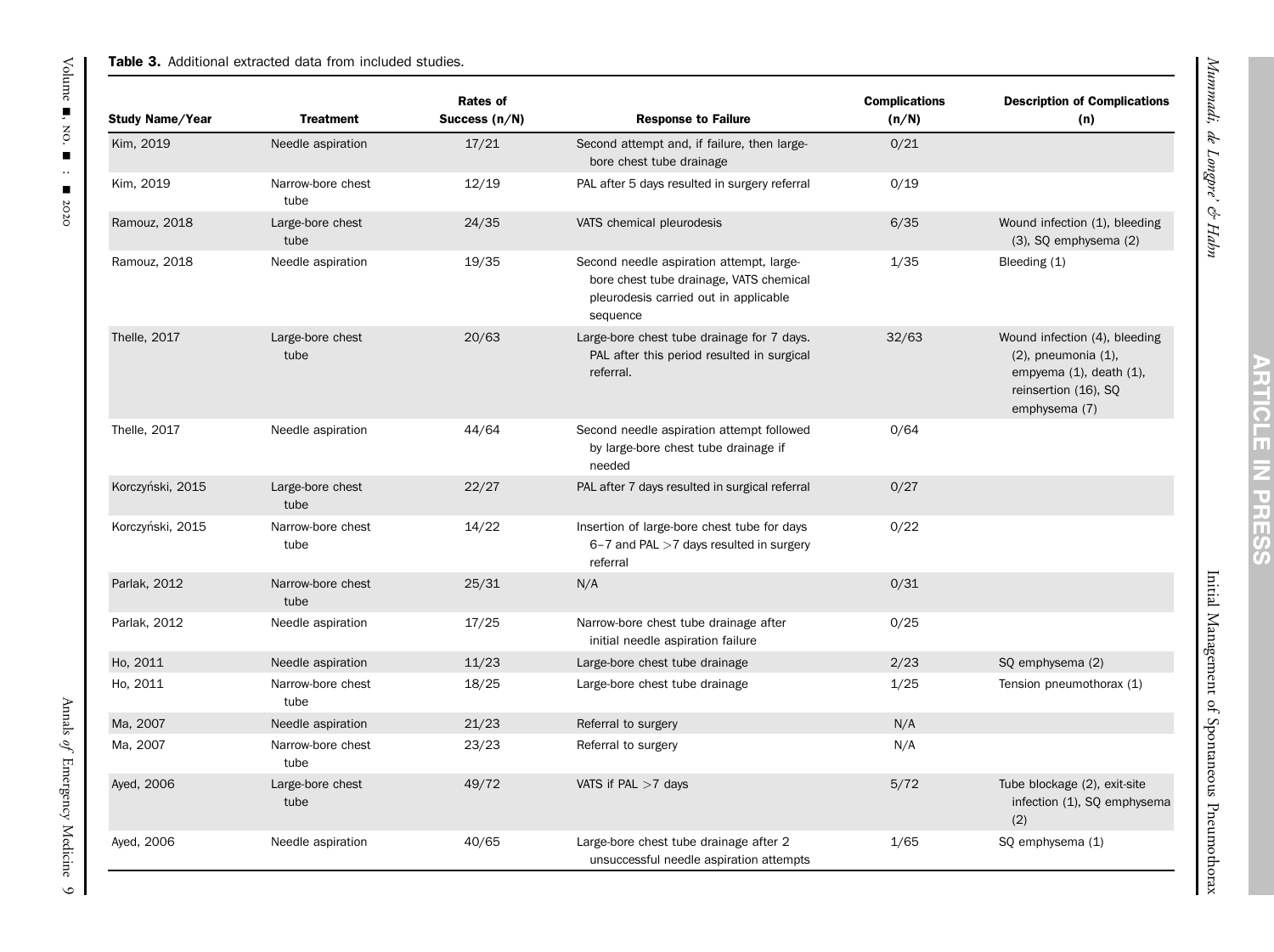|                   |                                                                           | Rates of                          |                                                                      | <b>Complications</b> | Description of Complications                         |
|-------------------|---------------------------------------------------------------------------|-----------------------------------|----------------------------------------------------------------------|----------------------|------------------------------------------------------|
| Study Name/Year   | <b>Treatment</b>                                                          | Success (n/N)                     | Response to Failure                                                  | $\binom{N}{k}$       | $\widehat{\epsilon}$                                 |
| Oh, 2003          | Needle aspiration                                                         | 24/30                             | Large-bore chest tube drainage after 2<br>needle aspiration attempts | 0/30                 |                                                      |
| Oh, 2003          | Large-bore chest<br>tube                                                  | 22/27                             | Thoracotomy after PAL >72 h                                          | 0/27                 |                                                      |
| Noppen, 2002      | Needle aspiration                                                         | 16/27                             | Large-bore chest tube drainage (n=9),<br>immediate pleurodesis (n=2) | 0/27                 |                                                      |
| Noppen, 2002      | Large-bore chest<br>tube                                                  | 21/33                             | Thoracoscopy/thoracotomy for PAL >7<br>days                          | 0/33                 |                                                      |
| Roggla, 1996      | Large-bore chest<br>tube                                                  | 11/13                             | $\frac{4}{\sqrt{2}}$                                                 | 4/13                 | SQ emphysema (3), need for<br>second reinsertion (1) |
| Roggia, 1996      | Narrow-bore chest<br>tube                                                 | 15/17                             | $\sum_{i=1}^{n}$                                                     | 6/17                 | SQ emphysema (3), need for<br>second reinsertion (3) |
| Andrivet, 1995    | Needle aspiration                                                         | 22/33                             | Large-bore chest tube drainage                                       | $\sum_{i=1}^{n}$     |                                                      |
| Andrivet,<br>1995 | Large-bore chest<br>tube                                                  | 26/28                             | Thoracoscopy                                                         | $\sum_{i=1}^{n}$     |                                                      |
|                   | PAL, Persistent air leak; VATS, video-assisted thoracoscopic surgery; SQ, | subcutaneous; N/A, not available. |                                                                      |                      |                                                      |

#### Initial Management of Spontaneous Pneumothorax and the settlement of Spontaneous Pneumothorax Mummadi, de Longpre' & Hahn

#### DISCUSSION

introducing publication bias. $43$ 

Our analysis found no significant differences in estimates of immediate success when comparing narrow-bore chest tube  $(<14 \text{ F})$ , needle aspiration, and large-bore chest tube  $(\geq)14$  F) strategies for initial management of symptomatic spontaneous pneumothorax. Needle aspiration was associated with significantly lower odds of complications compared with a large-bore chest tube  $(214 \text{ F})$ . There were no significant differences in complications when needle aspiration was compared with a narrow-bore chest tube (<14 F). Our analyses yielded an equivocal interpretation in regard to needle aspiration versus narrow-bore chest tube interventions. Although a narrow-bore chest tube had the highest likelihood (SUCRA of 64%) of being the most efficacious, needle aspiration had the highest likelihood (SUCRA of 95.8%) of being the safest. Our systematic review also confirmed the view of existing guidelines<sup> $\delta$ </sup> that largebore chest tubes offer no clear advantage over minimally invasive interventions.

This review adds to the scant existing comparisions $44$  of more than 2 intervention strategies for spontaneous pneumothorax. Previous systematic reviews were restricted to traditional pairwise analyses (ie, needle aspiration versus chest tube and narrow-versus large-bore chest tubes), <sup>45[,46](#page-14-8)</sup> lacked newer randomized controlled data,  $44,45,47,48$  $44,45,47,48$  $44,45,47,48$  $44,45,47,48$  lacked formal distinction between narrow- and large-bore definitions[,47](#page-14-9)[,48](#page-14-10) and did not include non-English publications.<sup>[48](#page-14-10)</sup> In a significant departure from earlier studies, we included the 14-F chest tube in the largebore category. Another distinction was our use of a Bayesian analytic approach, an increasingly preferred method for evaluating health outcomes.

Our results reveal valuable insights and raise crucial questions about initial management of symptomatic spontaneous pneumothorax. First, as evidenced by this review and earlier reports, there is widespread variation in immediate care strategies. $13,14$  $13,14$  Such variation can be explained in part by differing guidelines<sup> $49$ </sup> and definitions of key attributes (eg, pneumothorax size,  $50$ ) chest tube size). However, it is possible that lack of research comparing the effectiveness of competing interventions (watchful waiting, [11](#page-13-10)[,51](#page-14-13)[,52](#page-14-14) needle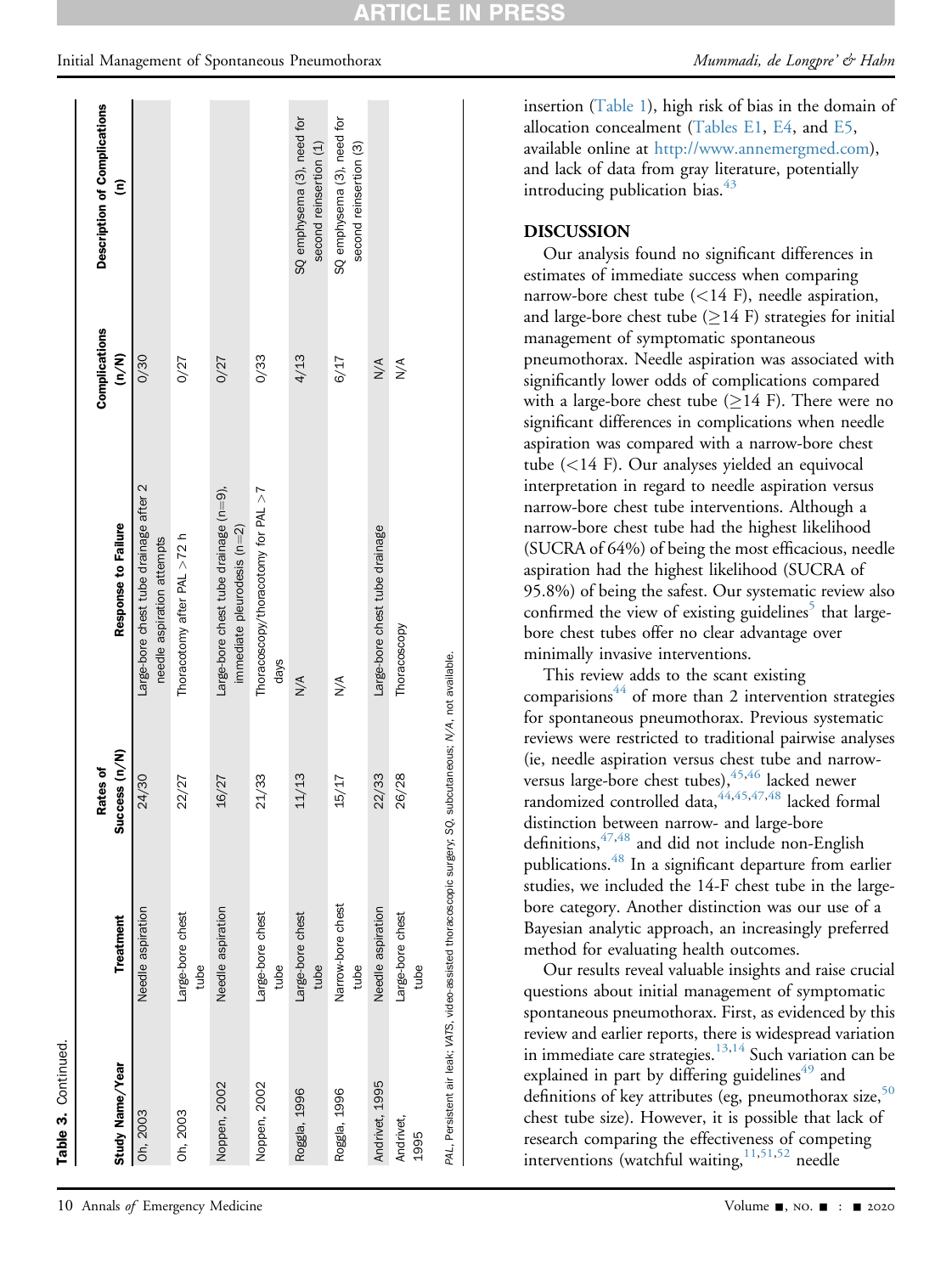<span id="page-10-0"></span>

<span id="page-10-1"></span>Figure 2. Network plots of intervention comparisons for the outcomes of immediate success and complications. Each circular node corresponds to an intervention, and the node size is proportional to the number of patients assigned to that intervention. Each line represents a direct comparison between interventions, and the thickness of the line is proportional to the number of randomized controlled trials providing data for the comparison.



Figure 3. A, Network forest plot showing pairwise estimates of mean ORs (diamonds) and their 95% CrIs (lines) for the outcome of immediate success. B, Network forest plot showing pairwise estimates of mean ORs (diamonds) and their 95% CrIs (lines) for the outcome of major complications.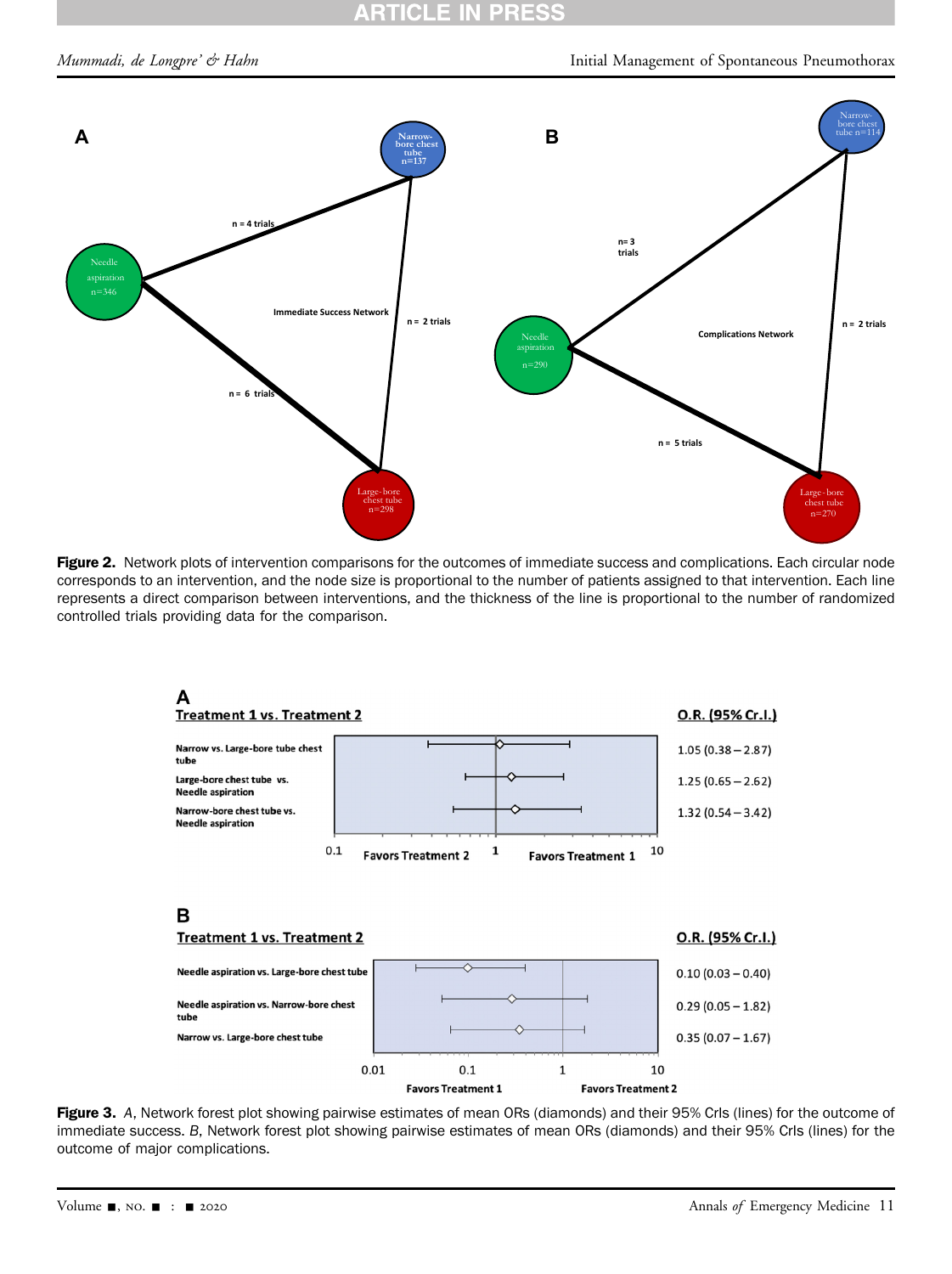## RTICLE IN

#### <span id="page-11-0"></span>Initial Management of Spontaneous Pneumothorax and the settlement of Spontaneous Pneumothorax Mummadi, de Longpre' & Hahn



Figure 4. Clustered ranking plot based on cluster analysis of SUCRA (percentage value) for immediate success (efficacy) and risk of complications (safety). A hypothetical ideal intervention (efficacious and safe) is visualized in the upper right corner.

aspiration, and narrow-bore chest tube with Heimlich valve) has contributed to this variation.

Our findings also raised questions about the need for routine intervention (including using minimally invasive interventions, such as needle aspiration) in cases with minimal symptomatic burden. Our network meta-analysis revealed no significant differences in estimates of immediate success between these interventions. It would be worthwhile to compare watchful waiting with needle aspiration and narrow-bore chest tube strategies. In 1966, Stradling and  $Poole<sup>51</sup>$  $Poole<sup>51</sup>$  $Poole<sup>51</sup>$  described successful management of spontaneous pneumothorax with watchful waiting. Rates of success were 83% in primary spontaneous pneumothorax  $(n=68/82)$  and 55% in secondary spontaneous pneumothorax (n=20/37) in a total of 119 cases.<sup>[51](#page-14-13)</sup> A recent case<sup>[52](#page-14-14)</sup> has been made for conservative management of large primary spontaneous pneumothorax, based on an Australian center's 15-year experience.<sup>[11](#page-13-10)</sup> Fortunately, a large multicenter randomized controlled trial $40$  is under way, examining the role of watchful waiting in cases with minimal symptomatic burden.

In our relative ranking, needle aspiration had the least likelihood of complications and was superior to a large-bore chest tube  $(\geq)14$  F) strategy. This supports the case for needle aspiration as a first-line strategy (including secondary spontaneous pneumothorax) when intervention is indicated (eg, increasing size, high symptom burden). However, needle aspiration requires significant postaspiration observation time. In 2 included studies, patients were observed for 6 to 12 hours before discharge.<sup>7[,31](#page-13-34)</sup> Given the emphasis on crowding<sup>53[,54](#page-14-16)</sup>

and care times in the ED, such observation periods are likely impractical and, in some settings, already not permitted.<sup>55</sup>

Furthermore, our findings emphasize the need to study the narrow-bore chest tube strategy in comparison with needle aspiration and watchful waiting. In our relative ranking, the narrow-bore chest tube strategy had the highest likelihood of immediate success (SUCRA 64%). This finding could have been influenced by the use of a composite definition of immediate success. The definition incorporated patient-centered and nonradiologic attributes, such as the ability to be discharged from the ED. Narrowbore chest tubes with Heimlich valves have the advantage of aiding ambulatory management<sup>56</sup> and avoid the prolonged observation time needed for needle aspiration,<sup>57[,58](#page-14-20)</sup> especially in the setting of a well-defined clinical pathway<sup>[59](#page-14-21)</sup> for pleural disease management.

The risk of complications with narrow-bore chest tubes did not differ significantly from that of large-bore chest tubes in our analysis. We propose 2 likely explanations. Of the 6 included randomized controlled trials $9,30,32-34,38$  $9,30,32-34,38$  $9,30,32-34,38$  $9,30,32-34,38$  that studied narrow-bore chest tube interventions, only 2 discharged patients from the ED after confirming immediate success.  $9,38$  $9,38$  The rest of the trials routinely admitted patients, raising the risk of hospitalization-related complications. A second explanation is that current iterations of commercially available stand-alone Heimlich valves (used in 2 trials included in the analyses)<sup>[9](#page-13-8),[32](#page-13-32)</sup> have design issues,  $60$  which can lead to potentially life-threatening consequences.<sup>[60-62](#page-14-22)</sup> We recommend redesign of the stand-alone Heimlich valve before its role is studied.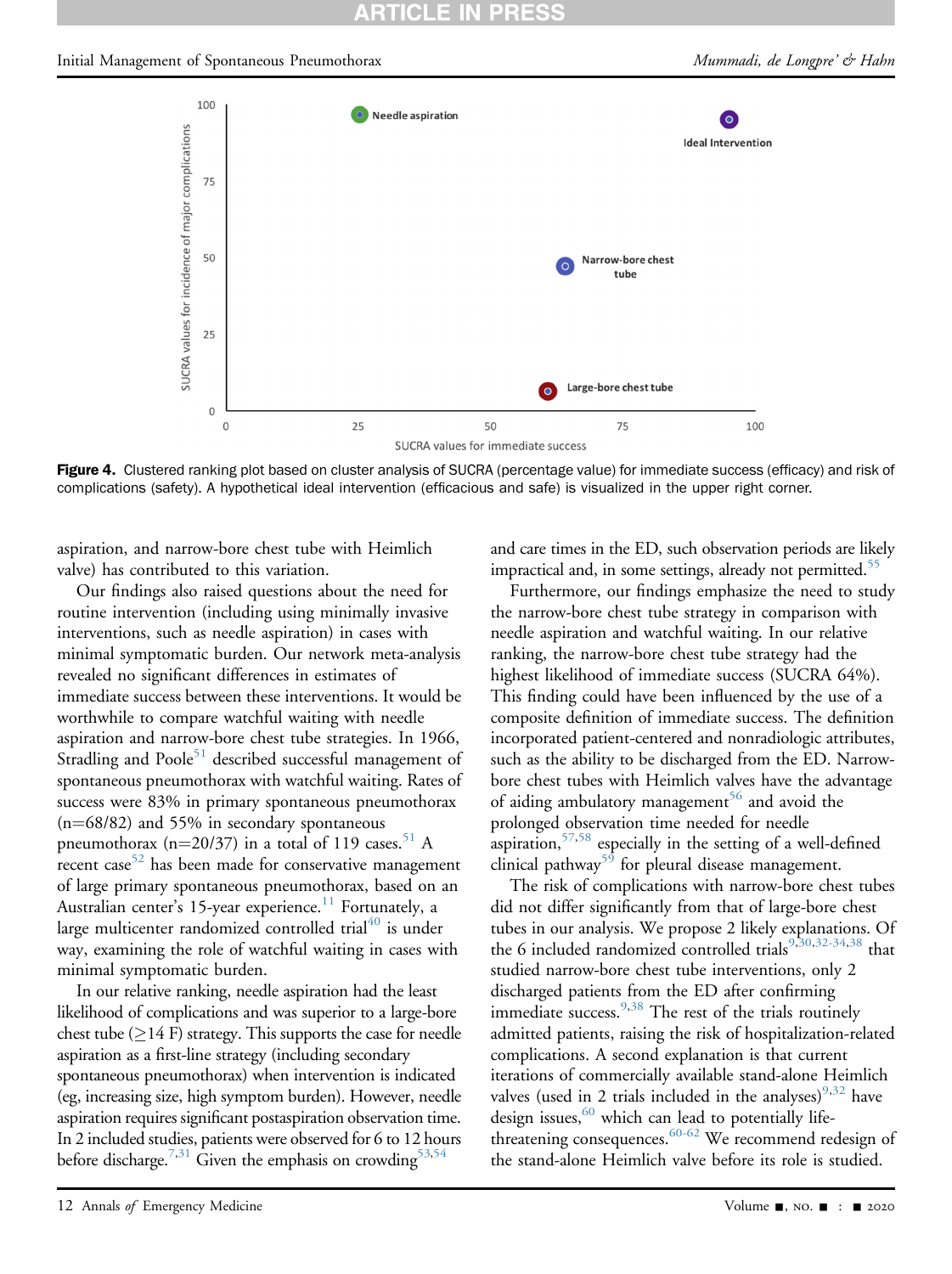## **ARTICLE IN PRES**

#### Mummadi, de Longpre' & Hahn Initial Management of Spontaneous Pneumothorax

Design iterations should incorporate mistake proofing to prevent errors in attaching the valve to the chest tube, a significant source of error. $63$  With a redesign, there is potential for narrow-bore chest tubes to move into the upper right corner (improved safety while retaining efficacy) shown in [Figure 4.](#page-11-0) Two such devices with integrated Heimlich valve design<sup>[56,](#page-14-18)[64](#page-14-24)</sup> are now available, and favorable economic and safety outcomes have been described with one device<sup>[65](#page-14-25)</sup> in nonrandomized settings. A randomized controlled trial comparing a narrow-bore chest tube (integrated Heimlich valve) with needle aspiration is under way in the United Kingdom.<sup>[64](#page-14-24)</sup>

In this network, 85% of the patients had primary spontaneous pneumothorax, suggesting additional studies are needed for secondary spontaneous pneumothorax. Although needle aspiration is not a traditional first-line intervention in secondary spontaneous pneumothorax, a 2017 pneumothorax study demonstrated in a randomized fashion that needle aspiration results in a shorter length of stay and higher efficacy in secondary spontaneous pneumothorax compared with a large-bore chest tube. In 2019, Khan et al $58$  described their nonrandomized experience of efficient and successful ambulatory management of secondary spontaneous pneumothorax (rates of success  $n=32/65$ ) with a narrow-bore chest tube with an integrated Heimlich valve.

The strengths of this analysis include a robust search strategy, well-defined population, inclusion of non-English publications, personal communication with study authors, and adherence to a priori inclusion and exclusion criteria, published in a well-known international register of systematic reviews.<sup>17</sup> A seminal randomized study (Harvey and Prescott<sup>39</sup>) comparing needle aspiration with largebore chest tube insertion was not included in our model because of absent outcomes for the large-bore chest tube group, as confirmed by our communication with the study author. We based our decision on our a priori published, rigorous inclusion/exclusion criteria.[17](#page-13-14) One may question the definition of large-bore chest tubes  $(≥14$  F, including 14-F pigtail catheters) and the inclusion of large-bore chest tubes in our analytic model. However, we based this definition on the British Thoracic Society criterion of less than 14 F for defining narrow-bore chest tubes.<sup>[5](#page-13-4)</sup> In our clinical experience, insertion of a commercially available 14-F chest tube (eg, Wayne pneumothorax catheter) is more invasive (ie, requiring a guidewire and a dilator) than inserting 8- to 11-F chest tubes. A 14-F (4.67-mm) chest tube's diameter is almost twice that of a commercially available 8-F (2.67-mm) narrow-bore chest tube, supporting our decision.

We believe the inclusion of a large-bore chest tube  $(214)$ F) in our model is clinically relevant because it mirrors actual practice, in which it is common to use a 14-F pigtail catheter for symptomatic management. Definitive elective interventions for recurrent disease, such as video-assisted thoracoscopic surgery and chemical pleurodesis, were excluded because they are inherently different (ie, unlikely to be first-line interventions even in recurrent symptomatic spontaneous pneumothorax presenting to the ED). This exclusion contributes to maintaining the assumption of "transitivity" in our analyses, a crucial prerequisite<sup>[20](#page-13-17)</sup> in network meta-analyses.

In summary, our systematic review and network metaanalyses of published randomized controlled trials in symptomatic adult spontaneous pneumothorax shows that a narrow-bore chest tube  $(<14 \text{ F})$  with or without a Heimlich valve has the highest likelihood of being top ranked for the outcome of immediate success, whereas needle aspiration has the highest likelihood of being top ranked for safety. It also confirmed that large-bore chest tubes (including 14-F chest tubes) offer no advantage over narrow-bore chest tubes  $(<14 \text{ F})$  or needle aspiration in the initial management of symptomatic spontaneous pneumothorax. It remains unclear whether narrow-bore chest tube insertion or needle aspiration is the best (most effective and safest) initial strategy. Future studies evaluating watchful waiting, needle aspiration, and narrowbore chest tube with a Heimlich valve with improved design (ie, integrated Heimlich valve) are needed.

Supervising editor: Allan B. Wolfson, MD. Specific detailed information about possible conflict of interest for individual editors is available at [https://www.annemergmed.com/editors.](https://www.annemergmed.com/editors)

Author affiliations: From the Respiratory Institute, Cleveland Clinic Foundation, Cleveland, OH (Mummadi); the Department of Hospital Medicine, Mercy Health, Muskegon, MI (de Longpre'); and the Department of Pulmonary Medicine, Metro Health–University of Michigan Health, Wyoming, MI (Hahn).

Author contributions: All authors were responsible for study concept and design and drafting the article. SRM and JD were responsible for acquisition of data, data analysis, interpretation of data, and statistical analysis, and had full access to all the data in the study and responsibility for the decision to submit for publication. SRM and PYH were responsible for critical revision of the article for valuable intellectual content and for study supervision. All authors read and approved the final version of the article. SRM takes responsibility for the paper as a whole.

All authors attest to meeting the four [ICMJE.org](http://ICMJE.org) authorship criteria: (1) Substantial contributions to the conception or design of the work; or the acquisition, analysis, or interpretation of data for the work; AND (2) Drafting the work or revising it critically for important intellectual content; AND (3) Final approval of the version to be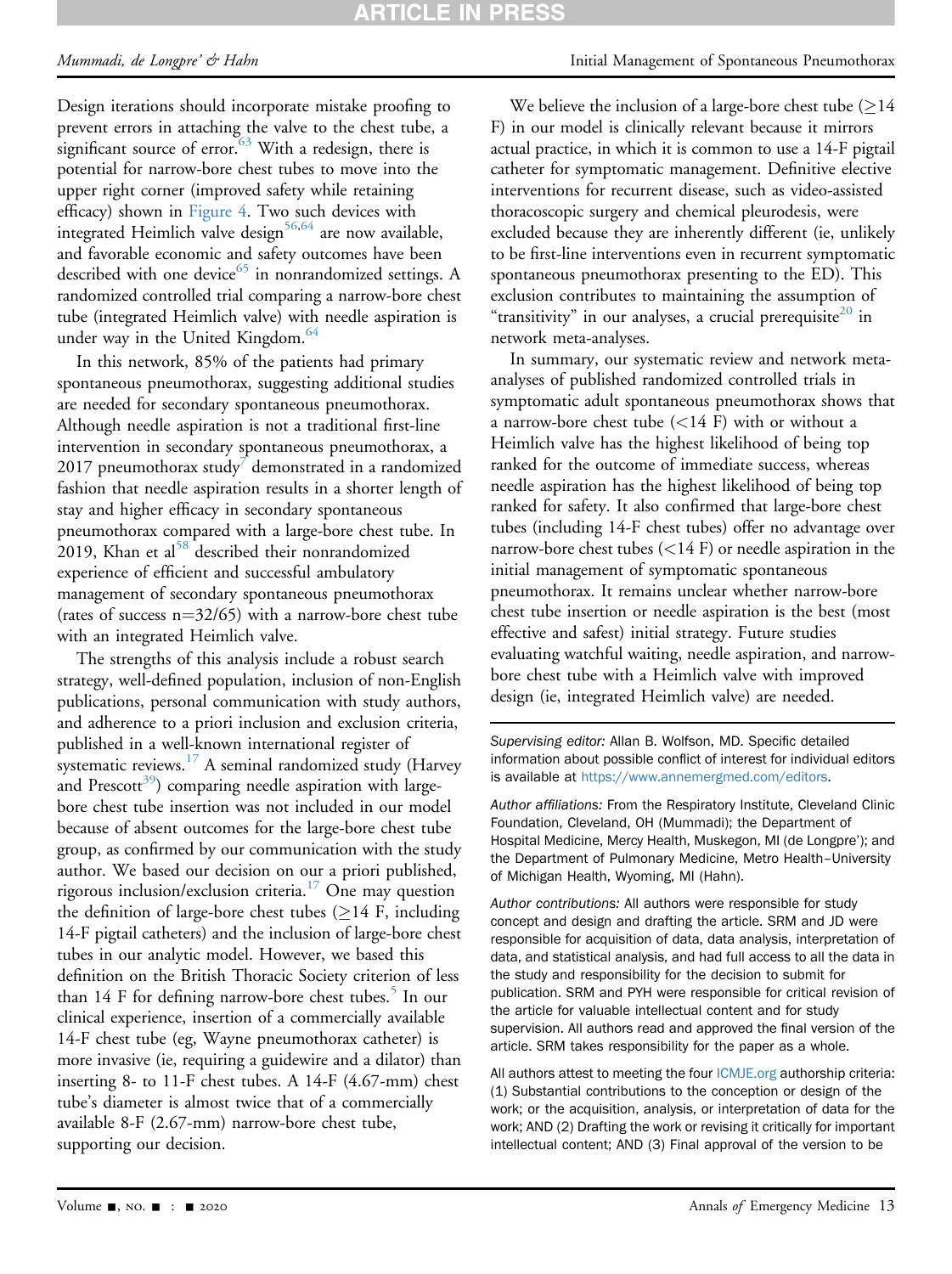## Initial Management of Spontaneous Pneumothorax and the settlement of Spontaneous Pneumothorax Mummadi, de Longpre' & Hahn

published; AND (4) Agreement to be accountable for all aspects of the work in ensuring that questions related to the accuracy or integrity of any part of the work are appropriately investigated and resolved.

Funding and support: By Annals policy, all authors are required to disclose any and all commercial, financial, and other relationships in any way related to the subject of this article as per ICMJE conflict of interest guidelines (see [www.icmje.org\)](http://www.icmje.org). The authors have stated that no such relationships exist.

Publication dates: Received for publication September 1, 2019. Revisions received November 2, 2019, and December 8, 2019. Accepted for publication January 2, 2020.

PROSPERO registration number: CRD42017076856

#### **REFERENCES**

- <span id="page-13-0"></span>1. HCUPnet. Healthcare Cost and Utilization Project (HCUP) 2014. Rockville, MD: Agency for Healthcare Research & Quality; 2014. Available at: <http://hcupnet.ahrq.gov/>. Accessed February 22, 2017.
- <span id="page-13-1"></span>2. [Bintcliffe OJ, Hallifax RJ, Edey A, et al. Spontaneous pneumothorax:](http://refhub.elsevier.com/S0196-0644(20)30009-3/sref2) [time to rethink management?](http://refhub.elsevier.com/S0196-0644(20)30009-3/sref2) Lancet Respir Med. 2015;3:578-588.
- <span id="page-13-2"></span>3. [Cottin V, Streichenberger N, Gamondes JP, et al. Respiratory](http://refhub.elsevier.com/S0196-0644(20)30009-3/sref3) [bronchiolitis in smokers with spontaneous pneumothorax.](http://refhub.elsevier.com/S0196-0644(20)30009-3/sref3) Eur Respir J[. 1998;12:702-704](http://refhub.elsevier.com/S0196-0644(20)30009-3/sref3).
- <span id="page-13-3"></span>4. [Bintcliffe OJ, Edey AJ, Armstrong L, et al. Lung parenchymal](http://refhub.elsevier.com/S0196-0644(20)30009-3/sref4) [assessment in primary and secondary pneumothorax.](http://refhub.elsevier.com/S0196-0644(20)30009-3/sref4) Ann Am Thorac Soc[. 2016;13:350-355](http://refhub.elsevier.com/S0196-0644(20)30009-3/sref4).
- <span id="page-13-4"></span>5. [MacDuff A, Arnold A, Harvey J; Group BTSPDG. Management of](http://refhub.elsevier.com/S0196-0644(20)30009-3/sref5) [spontaneous pneumothorax: British Thoracic Society pleural disease](http://refhub.elsevier.com/S0196-0644(20)30009-3/sref5) guideline 2010. Thorax[. 2010;65\(Suppl 2\):ii18-ii31.](http://refhub.elsevier.com/S0196-0644(20)30009-3/sref5)
- <span id="page-13-5"></span>6. [De Leyn P, Lismonde M, Ninane V, et al. Guidelines on the](http://refhub.elsevier.com/S0196-0644(20)30009-3/sref6) [management of spontaneous pneumothorax.](http://refhub.elsevier.com/S0196-0644(20)30009-3/sref6) Acta Chir Belg. [2005;105:265-267.](http://refhub.elsevier.com/S0196-0644(20)30009-3/sref6)
- <span id="page-13-6"></span>7. [Thelle A, Gjerdevik M, SueChu M, et al. Randomised comparison of](http://refhub.elsevier.com/S0196-0644(20)30009-3/sref7) [needle aspiration and chest tube drainage in spontaneous](http://refhub.elsevier.com/S0196-0644(20)30009-3/sref7) pneumothorax. Eur Respir J[. 2017;49:1601296.](http://refhub.elsevier.com/S0196-0644(20)30009-3/sref7)
- <span id="page-13-7"></span>8. [Andrivet P, Djedaini K, Teboul JL, et al. Spontaneous pneumothorax.](http://refhub.elsevier.com/S0196-0644(20)30009-3/sref8) [Comparison of thoracic drainage vs immediate or delayed needle](http://refhub.elsevier.com/S0196-0644(20)30009-3/sref8) aspiration. Chest[. 1995;108:335-339](http://refhub.elsevier.com/S0196-0644(20)30009-3/sref8).
- <span id="page-13-8"></span>9. [Ho KK, Ong ME, Koh MS, et al. A randomized controlled trial](http://refhub.elsevier.com/S0196-0644(20)30009-3/sref9) [comparing minichest tube and needle aspiration in outpatient](http://refhub.elsevier.com/S0196-0644(20)30009-3/sref9) [management of primary spontaneous pneumothorax.](http://refhub.elsevier.com/S0196-0644(20)30009-3/sref9) Am J Emerg Med[. 2011;29:1152-1157.](http://refhub.elsevier.com/S0196-0644(20)30009-3/sref9)
- <span id="page-13-9"></span>10. [Baumann MH, Strange C, Heffner JE, et al. Management of](http://refhub.elsevier.com/S0196-0644(20)30009-3/sref10) [spontaneous pneumothorax: an American College of Chest Physicians](http://refhub.elsevier.com/S0196-0644(20)30009-3/sref10) [Delphi consensus statement.](http://refhub.elsevier.com/S0196-0644(20)30009-3/sref10) Chest. 2001;119:590-602.
- <span id="page-13-10"></span>11. [Simpson G. Spontaneous pneumothorax: time for some fresh air.](http://refhub.elsevier.com/S0196-0644(20)30009-3/sref11) Intern Med J[. 2010;40:231-234](http://refhub.elsevier.com/S0196-0644(20)30009-3/sref11).
- <span id="page-13-11"></span>12. [Iepsen UW, Ringbaek T. Management of pneumothorax differs across](http://refhub.elsevier.com/S0196-0644(20)30009-3/sref12) Denmark. Dan Med J[. 2014;61:A4803.](http://refhub.elsevier.com/S0196-0644(20)30009-3/sref12)
- <span id="page-13-35"></span>13. [Kelly AM, Clooney M; Spontaneous Pneumothorax Australia Study G.](http://refhub.elsevier.com/S0196-0644(20)30009-3/sref13) [Deviation from published guidelines in the management of primary](http://refhub.elsevier.com/S0196-0644(20)30009-3/sref13) [spontaneous pneumothorax in Australia.](http://refhub.elsevier.com/S0196-0644(20)30009-3/sref13) Intern Med J. [2008;38:64-67.](http://refhub.elsevier.com/S0196-0644(20)30009-3/sref13)
- <span id="page-13-36"></span>14. [Contou D, Schlemmer F, Maitre B, et al. Management of primary](http://refhub.elsevier.com/S0196-0644(20)30009-3/sref14) [spontaneous pneumothorax by intensivists: an international survey.](http://refhub.elsevier.com/S0196-0644(20)30009-3/sref14) Intensive Care Med[. 2016;42:1508-1510.](http://refhub.elsevier.com/S0196-0644(20)30009-3/sref14)
- <span id="page-13-12"></span>15. [Dobler CC, Wilson ME, Murad MH. A pulmonologist](http://refhub.elsevier.com/S0196-0644(20)30009-3/sref15)'s guide to [understanding network meta-analysis.](http://refhub.elsevier.com/S0196-0644(20)30009-3/sref15) Eur Respir J. [2018;52:1800525.](http://refhub.elsevier.com/S0196-0644(20)30009-3/sref15)
- <span id="page-13-13"></span>16. [Dias S, Caldwell DM. Network meta-analysis explained.](http://refhub.elsevier.com/S0196-0644(20)30009-3/sref16) Arch Dis Child Fetal Neonatal Ed[. 2019;104:F8-F12](http://refhub.elsevier.com/S0196-0644(20)30009-3/sref16).
- <span id="page-13-14"></span>17. de Longpre J, Mummadi S, Hahn P. Initial Management of Spontaneous Pneumothorax: A Systematic Review & Network Meta-Analysis. York, UK: Centre for Reviews & Dissemination, University of York; 2017. Available at: [https://www.crd.york.ac.uk/prospero/display\\_record.php?](https://www.crd.york.ac.uk/prospero/display_record.php?RecordID=76856) [RecordID](https://www.crd.york.ac.uk/prospero/display_record.php?RecordID=76856)=[76856.](https://www.crd.york.ac.uk/prospero/display_record.php?RecordID=76856) Accessed June 20, 2018.
- <span id="page-13-15"></span>18. [Higgins JP, Altman DG, Gotzsche PC, et al. The Cochrane](http://refhub.elsevier.com/S0196-0644(20)30009-3/sref18) Collaboration'[s tool for assessing risk of bias in randomised trials.](http://refhub.elsevier.com/S0196-0644(20)30009-3/sref18) BMJ[. 2011;343:d5928.](http://refhub.elsevier.com/S0196-0644(20)30009-3/sref18)
- <span id="page-13-16"></span>19. Academic Language Experts. Academic translation. Available at: <https://www.aclang.com/>. Accessed July 12, 2018.
- <span id="page-13-17"></span>20. [Rouse B, Chaimani A, Li T. Network meta-analysis: an introduction for](http://refhub.elsevier.com/S0196-0644(20)30009-3/sref20) clinicians. Intern Emerg Med[. 2017;12:103-111.](http://refhub.elsevier.com/S0196-0644(20)30009-3/sref20)
- <span id="page-13-18"></span>21. [Mbuagbaw L, Rochwerg B, Jaeschke R, et al. Approaches to](http://refhub.elsevier.com/S0196-0644(20)30009-3/sref21) [interpreting and choosing the best treatments in network meta](http://refhub.elsevier.com/S0196-0644(20)30009-3/sref21)analyses. Syst Rev[. 2017;6:79](http://refhub.elsevier.com/S0196-0644(20)30009-3/sref21).
- <span id="page-13-19"></span>22. [Lu G, Ades AE. Combination of direct and indirect evidence in mixed](http://refhub.elsevier.com/S0196-0644(20)30009-3/sref22) [treatment comparisons.](http://refhub.elsevier.com/S0196-0644(20)30009-3/sref22) Stat Med. 2004;23:3105-3124.
- <span id="page-13-20"></span>23. [Turner RM, Davey J, Clarke MJ, et al. Predicting the extent of](http://refhub.elsevier.com/S0196-0644(20)30009-3/sref23) [heterogeneity in meta-analysis, using empirical data from the](http://refhub.elsevier.com/S0196-0644(20)30009-3/sref23) [Cochrane Database of Systematic Reviews.](http://refhub.elsevier.com/S0196-0644(20)30009-3/sref23) Int J Epidemiol. [2012;41:818-827.](http://refhub.elsevier.com/S0196-0644(20)30009-3/sref23)
- <span id="page-13-21"></span>24. [Brown S, Hutton B, Clifford T, et al. A Microsoft-Excel-based tool for](http://refhub.elsevier.com/S0196-0644(20)30009-3/sref24) [running and critically appraising network meta-analyses](http://refhub.elsevier.com/S0196-0644(20)30009-3/sref24)—[an overview](http://refhub.elsevier.com/S0196-0644(20)30009-3/sref24) [and application of NetMetaXL.](http://refhub.elsevier.com/S0196-0644(20)30009-3/sref24) Syst Rev. 2014;3:110.
- <span id="page-13-22"></span>25. Plummer M. JAGS: [a program for analysis of Bayesian graphical models](http://refhub.elsevier.com/S0196-0644(20)30009-3/sref25) [using Gibbs sampling. Paper presented at: Proceedings of the 3rd.](http://refhub.elsevier.com/S0196-0644(20)30009-3/sref25) [Vienna, Austria: International Workshop on Distributed Statistical](http://refhub.elsevier.com/S0196-0644(20)30009-3/sref25) [Computing, March 20-22, 2003.](http://refhub.elsevier.com/S0196-0644(20)30009-3/sref25)
- <span id="page-13-23"></span>26. Plummer M, Stukalov A, Denwood M. rjags: Bayesian graphical models using MCMC, 2016. Available at: [https://cran.r-project.org/web/](https://cran.r-project.org/web/packages/rjags/rjags.pdf) [packages/rjags/rjags.pdf.](https://cran.r-project.org/web/packages/rjags/rjags.pdf) Accessed August 1, 2019.
- <span id="page-13-24"></span>27. [van Valkenhoef G, Lu G, de Brock B, et al. Automating network meta](http://refhub.elsevier.com/S0196-0644(20)30009-3/sref27)analysis. [Res Synth Methods](http://refhub.elsevier.com/S0196-0644(20)30009-3/sref27). 2012;3:285-299.
- <span id="page-13-25"></span>28. [Hamra G, MacLehose R, Richardson D. Markov chain Monte Carlo: an](http://refhub.elsevier.com/S0196-0644(20)30009-3/sref28) [introduction for epidemiologists.](http://refhub.elsevier.com/S0196-0644(20)30009-3/sref28) Int J Epidemiol. 2013;42:627-634.
- <span id="page-13-26"></span>29. [Salanti G, Ades AE, Ioannidis JP. Graphical methods and numerical](http://refhub.elsevier.com/S0196-0644(20)30009-3/sref29) [summaries for presenting results from multiple-treatment meta](http://refhub.elsevier.com/S0196-0644(20)30009-3/sref29)[analysis: an overview and tutorial.](http://refhub.elsevier.com/S0196-0644(20)30009-3/sref29) J Clin Epidemiol. 2011;64:163-171.
- <span id="page-13-27"></span>30. [Kim IH, Kang DK, Min HK, et al. A prospective randomized trial](http://refhub.elsevier.com/S0196-0644(20)30009-3/sref30) [comparing manual needle aspiration to closed thoracostomy as an](http://refhub.elsevier.com/S0196-0644(20)30009-3/sref30) initial treatment for the fi[rst episode of primary spontaneous](http://refhub.elsevier.com/S0196-0644(20)30009-3/sref30) pneumothorax. [Korean J Thorac Cardiovasc Surg](http://refhub.elsevier.com/S0196-0644(20)30009-3/sref30). 2019;52:85-90.
- <span id="page-13-34"></span>31. [Ramouz A, Lashkari MH, Fakour S, et al. Randomized controlled trial](http://refhub.elsevier.com/S0196-0644(20)30009-3/sref31) [on the comparison of chest tube drainage and needle aspiration in the](http://refhub.elsevier.com/S0196-0644(20)30009-3/sref31) [treatment of primary spontaneous pneumothorax.](http://refhub.elsevier.com/S0196-0644(20)30009-3/sref31) Pak J Med Sci. [2018;34:1369-1374](http://refhub.elsevier.com/S0196-0644(20)30009-3/sref31).
- <span id="page-13-32"></span>32. Korczyński P, Gorska K, Nasilowski J, et al. Comparison of small bore [catheter aspiration and chest tube drainage in the management of](http://refhub.elsevier.com/S0196-0644(20)30009-3/sref32) [spontaneous pneumothorax.](http://refhub.elsevier.com/S0196-0644(20)30009-3/sref32) Adv Exp Med Biol. 2015;866:15-23.
- <span id="page-13-28"></span>33. [Parlak M, Uil SM, van den Berg JW. A prospective, randomised trial of](http://refhub.elsevier.com/S0196-0644(20)30009-3/sref33) [pneumothorax therapy: manual aspiration versus conventional chest](http://refhub.elsevier.com/S0196-0644(20)30009-3/sref33) tube drainage. Respir Med[. 2012;106:1600-1605](http://refhub.elsevier.com/S0196-0644(20)30009-3/sref33).
- <span id="page-13-29"></span>34. [Ma WL, Zhang X, Song R, et al. \[Effects of pleural drainage using](http://refhub.elsevier.com/S0196-0644(20)30009-3/sref34) [central venous catheter and simple aspiration in treatment of](http://refhub.elsevier.com/S0196-0644(20)30009-3/sref34) [spontaneous pneumothorax: a clinical comparative study\].](http://refhub.elsevier.com/S0196-0644(20)30009-3/sref34) Zhonghua Yi Xue Za Zhi[. 2007;87:1749-1751](http://refhub.elsevier.com/S0196-0644(20)30009-3/sref34).
- <span id="page-13-31"></span>35. [Ayed AK, Chandrasekaran C, Sukumar M. Aspiration versus tube](http://refhub.elsevier.com/S0196-0644(20)30009-3/sref35) [drainage in primary spontaneous pneumothorax: a randomised study.](http://refhub.elsevier.com/S0196-0644(20)30009-3/sref35) Eur Respir J[. 2006;27:477-482.](http://refhub.elsevier.com/S0196-0644(20)30009-3/sref35)
- <span id="page-13-30"></span>36. [Oh SW, Hyun SY, Yang HJ, et al. Comparison of simple manual](http://refhub.elsevier.com/S0196-0644(20)30009-3/sref36) [aspiration and chest tube drainage in the](http://refhub.elsevier.com/S0196-0644(20)30009-3/sref36) first occurrence of a [primary spontaneous pneumothorax.](http://refhub.elsevier.com/S0196-0644(20)30009-3/sref36) J Korean Soc Emerg Med. [2003;14:403-408.](http://refhub.elsevier.com/S0196-0644(20)30009-3/sref36)
- <span id="page-13-33"></span>37. [Noppen M, Alexander P, Driesen P, et al. Manual aspiration versus](http://refhub.elsevier.com/S0196-0644(20)30009-3/sref37) chest tube drainage in fi[rst episodes of primary spontaneous](http://refhub.elsevier.com/S0196-0644(20)30009-3/sref37)